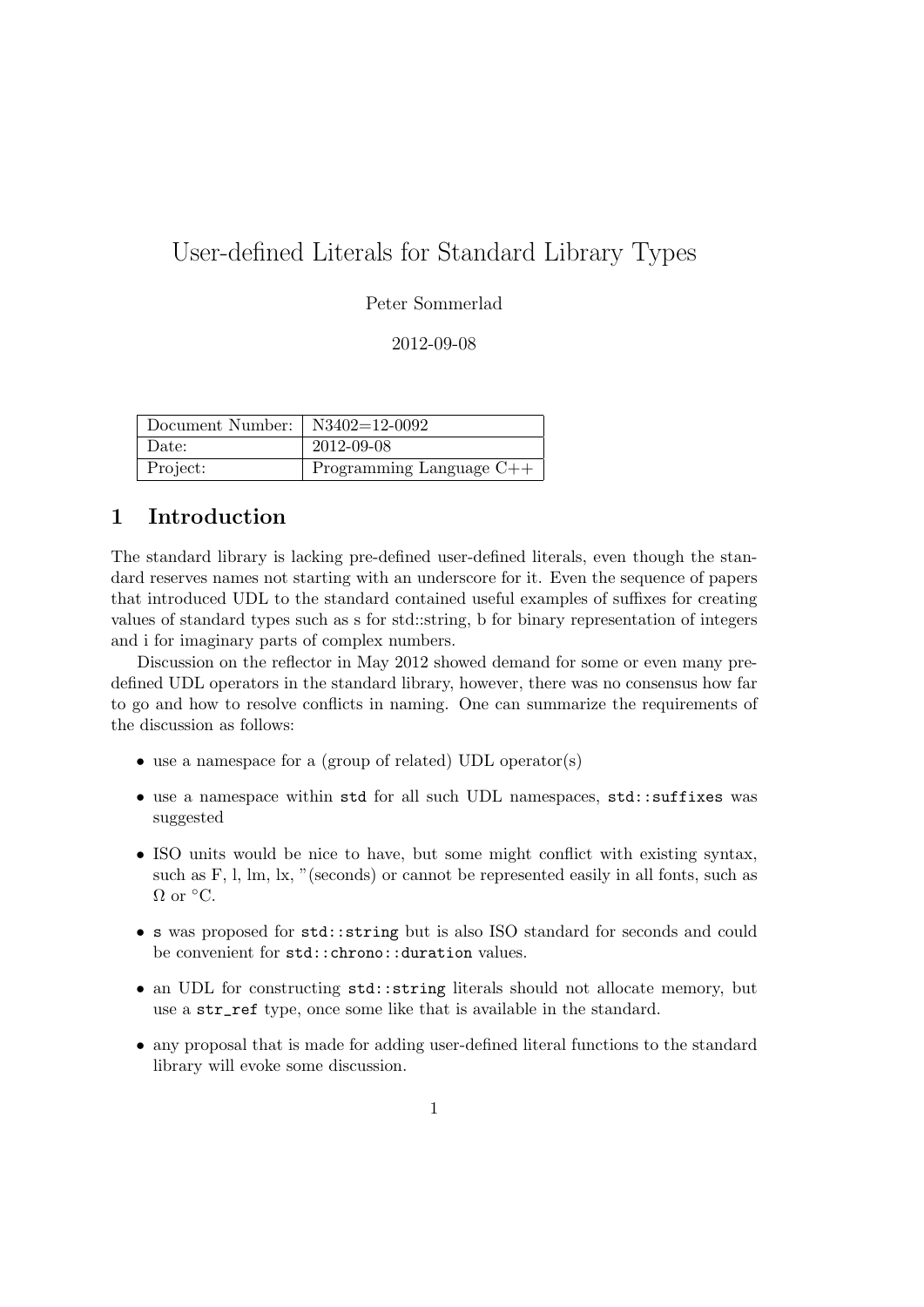• Alberto Ganesh Barbati ¡albertobarbati@gmail.com¿ suggested to provide the number parsing facility to be used by UDL template operators should be exported, so that authors of UDL suffixes could reuse it.

Based on this discussion this paper proposes to include UDL operators for the following library components.

- unsigned integers, suffix b plus further suffixes denoting resulting types as for integral constants in namespace std::suffixes::binary
- std::basic\_string, suffix s in namespace std::suffixes::string
- std::complex, suffixes i, li, fi, r, lr, fr in namespace std::suffixes::complex
- std::chrono::duration, suffixes h, min, s, ms, us, ns in namespace std::suffixes::chrono

#### 1.1 Rationale

User-defined literal operators (UDL) are a new features of  $C++11$ . However, while the feature is there it is not yet used by the standard library of  $C_{++11}$ . The papers introducing UDL already named a few examples where source code could benefit from pre-defined UDL operators in the library, such as binary number, imaginary number, or std::string literals.

Fortunately the C++11 standard already reserved UDL names not starting with an underscore '.' for future standardization.

In addition to a facility for binary literals for integral values, several library classes representing scalar or numeric types can benefit from pre-defined UDL operators that ease their use: std::complex and std::chrono::duration. Also std::basic\_string;CharT; instantiations are a viable candidate for a suffix operator "" s(CharT const\*, size\_ t).

During the creation of this paper, it became apparent that a mechanism for parsing integral values from UDL operator template can be useful in its own, so that implementers of their own UDL operators can reuse it. A further observation from implementing binary literals was, that to mimic the mechanism of the compiler to automatically select a best fitting integral type, based on the literal's value can be reused as well in similar UDL operators. The last mechanism actually requires parsing integral values by UDL operator templates to retain the value as a compile-time constant. This would get lost if the UDL operator taking an unsigned long long would have been chosen.

#### 1.2 Open Issues

#### 1.2.1 Suffixes Utilities

It has to be decided if the utilities for implementing UDL suffix operators with integers should be standardized.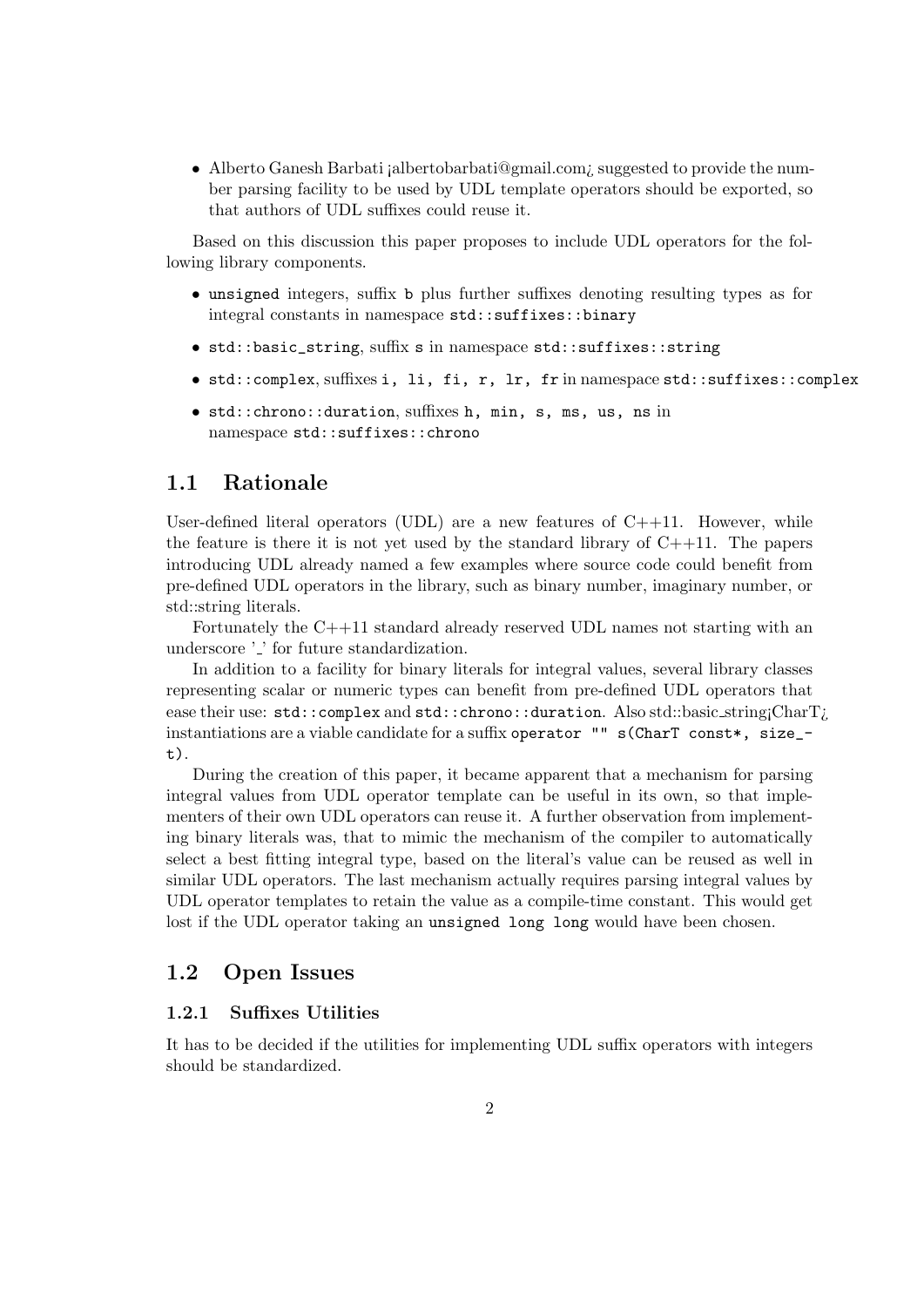The template select\_int\_type might be a candidate for the clause [meta.type.synop], aka header <type\_traits>.

#### 1.2.2 Upper-case versions of suffixes

While it seems useful and symmetric to provide upper case variations of suffixes  $u$ , 1, ll, ull as allowed for integral constants, it needs to be discussed if also 'b' should vary in case accordingly and thus doubling the number of overloaded UDL operators.

Similar discussions might be needed for complex numbers suffixes.

I have the opinion we should stick for lower case only for strings and chrono suffixes.

#### 1.2.3 Suffix r for real-part only std::complex numbers

It needs to be discussed if this set of suffixes (r, lr, fr, R, LR, FR) for complex numbers with a real part only is actually required and useful. If all viable overloaded versions of constexpr operators are available for std::complex they might not be needed.

#### 1.3 Acknowledgements

Acknowledgements go to the original authors of the sequence of papers the lead to inclusion of UDL in the standard and to the participants of the discussion on UDL on the reflector. Special thanks to Daniel Krügler for feedback on all drafts and to Jonathan Wakely for guidelines on GCC command line options. Thanks to Alberto Ganesh Barbati for feedback on duration representation overflow and suggestion for also providing the number parsing as a standardized library component. Thanks to Bjarne Stroustrup for suggesting to add more rationale to the proposal.

#### 2 Possible Implementation

This section shows some possible implementations of the user-defined-literals proposed.

#### 2.1 integer parsing

For its usage, seee the implementation of std::chrono::duration literals.

```
#ifndef SUFFIXESPARSENUMBERS_H_
#define SUFFIXESPARSENUMBERS H
#include <cstddef>
namespace std {
namespace suffixes {
namespace parse_int {
template <unsigned base, char... Digits>
struct parse_int{
    static_assert(base<=16u,"only support up to hexadecimal");
```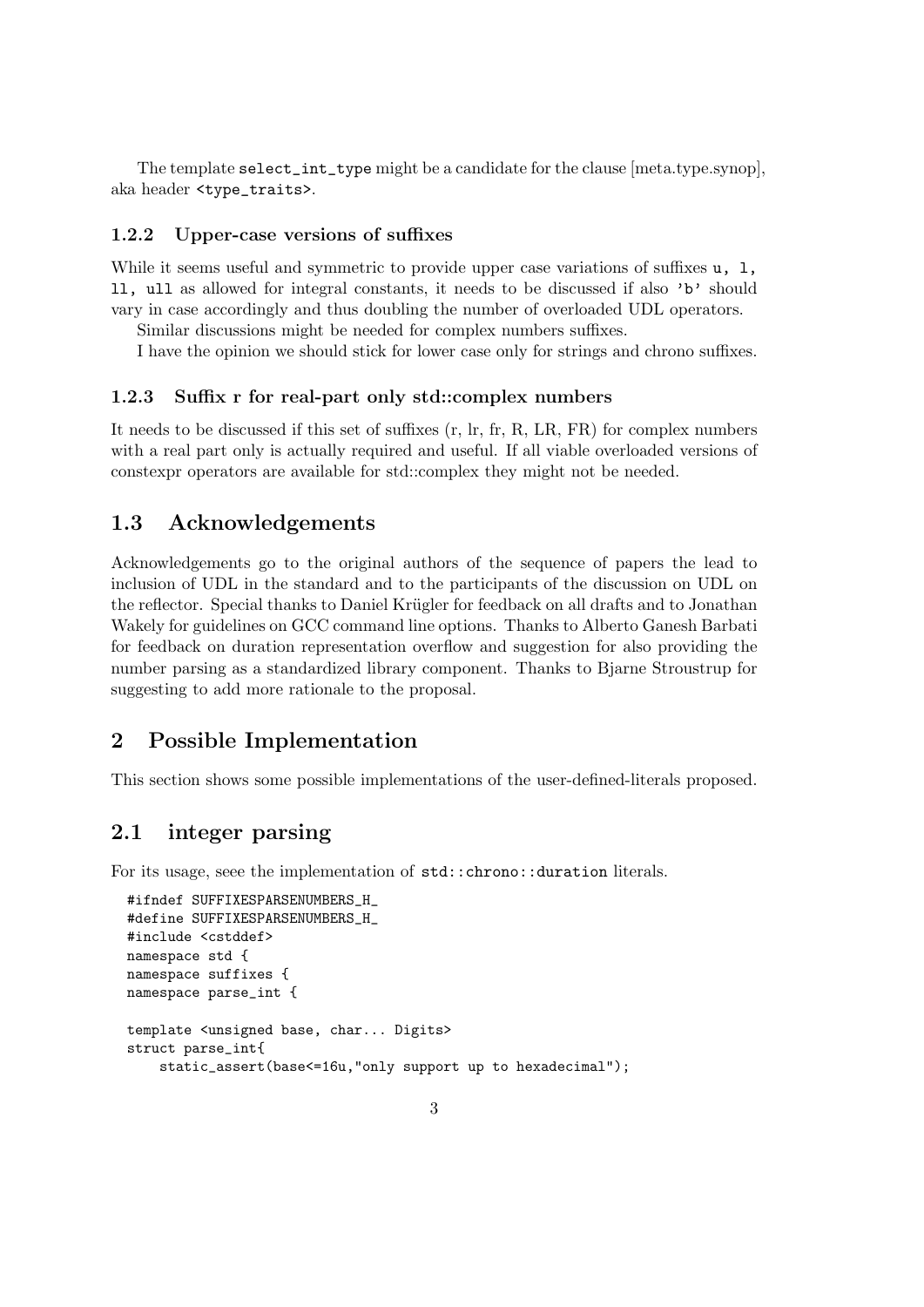```
static_assert(! sizeof...(Digits), "invalid integral constant");
    static constexpr unsigned long long value=0;
};
template <char... Digits>
struct base_dispatch;
template <char... Digits>
struct base_dispatch<'0','x',Digits...>{
    static constexpr unsigned long long value=parse_int<16u,Digits...>::value;
};
template <char... Digits>
struct base_dispatch<'0','X',Digits...>{
    static constexpr unsigned long long value=parse_int<16u,Digits...>::value;
};
template <char... Digits>
struct base_dispatch<'0',Digits...>{
    static constexpr unsigned long long value=parse_int<8u,Digits...>::value;
};
template <char... Digits>
struct base dispatch{
    static constexpr unsigned long long value=parse_int<10u,Digits...>::value;
};
constexpr unsigned long long
pow(unsigned base, size_t to) {
    return to?(to%2?base:1)*pow(base,to/2)*pow(base,to/2):1;
}
template <unsigned base, char... Digits>
struct parse_int<br/>base,'0',Digits...>{
    static constexpr unsigned long long value{ parse_int<br/>base,Digits...>::value};
};
template <unsigned base, char... Digits>
struct parse_int<br/>base,'1',Digits...>{
    static constexpr unsigned long long value{ 1 *pow(base,sizeof...(Digits))
                                                + parse_int<br/>base,Digits...>::value};
};
template <unsigned base, char... Digits>
struct parse_int<br/>base,'2',Digits...>{
    static_assert(base>2,"invalid digit");
    static constexpr unsigned long long value{ 2 *pow(base,sizeof...(Digits))
                                                + parse_int<base,Digits...>::value};
};
template <unsigned base, char... Digits>
struct parse_int<br/>base,'3',Digits...>{
    static_assert(base>3,"invalid digit");
    static constexpr unsigned long long value{ 3 *pow(base,sizeof...(Digits))
                                                + parse_int<br/>base,Digits...>::value};
```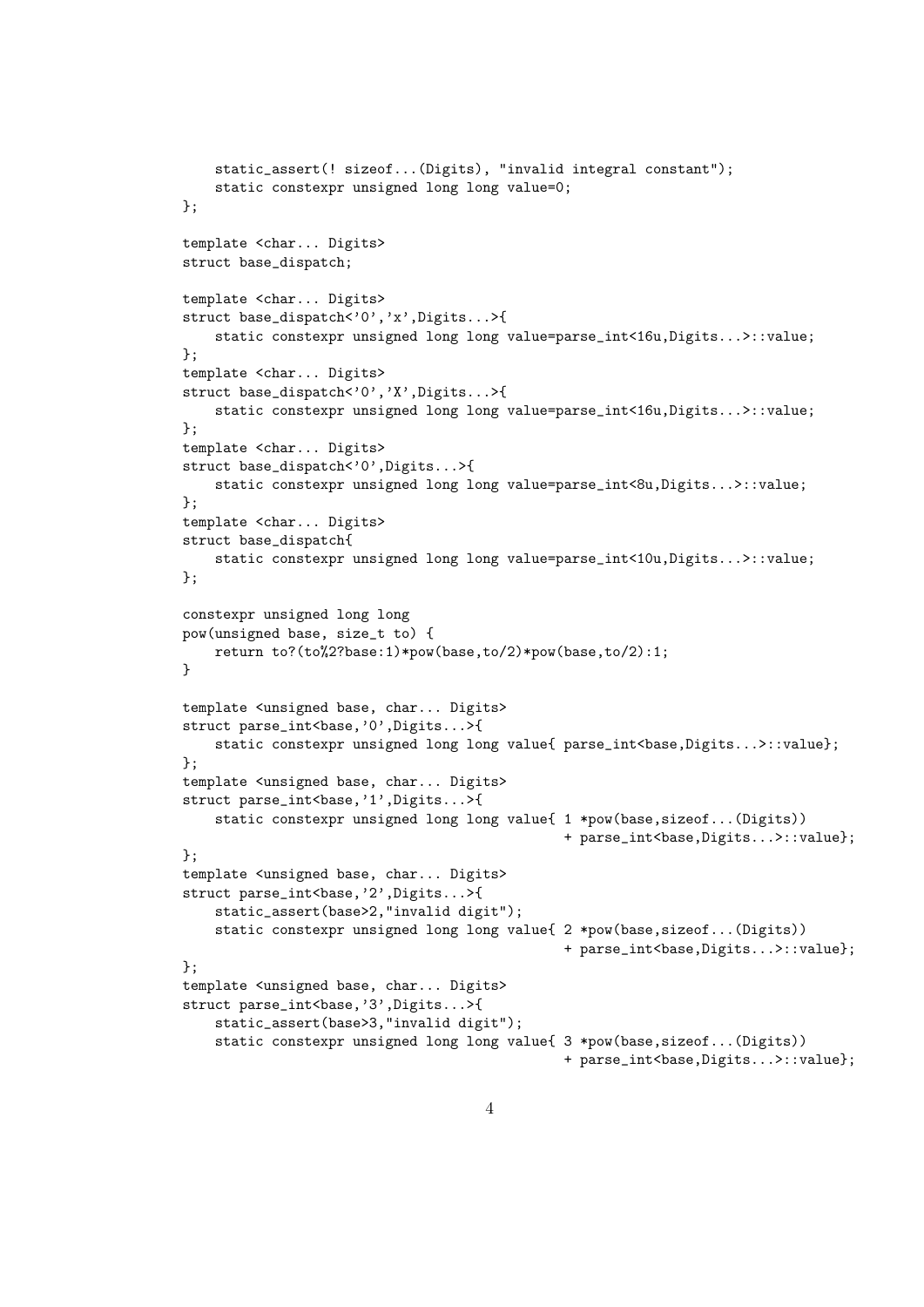```
};
template <unsigned base, char... Digits>
struct parse_int<br/>base,'4',Digits...>{
    static_assert(base>4,"invalid digit");
    static constexpr unsigned long long value{ 4 *pow(base,sizeof...(Digits))
                                                + parse_int<base,Digits...>::value};
};
template <unsigned base, char... Digits>
struct parse_int<br/>base,'5',Digits...>{
    static_assert(base>5,"invalid digit");
    static constexpr unsigned long long value{ 5 *pow(base,sizeof...(Digits))
                                                 + parse_int<br/>base,Digits...>::value};
};
template <unsigned base, char... Digits>
struct parse_int<br/>base,'6',Digits...>{
    static_assert(base>6,"invalid digit");
    static constexpr unsigned long long value{ 6 *pow(base,sizeof...(Digits))
                                                + parse_int<br/>base,Digits...>::value};
};
template <unsigned base, char... Digits>
struct parse_int<br/>base,'7',Digits...>{
    static_assert(base>7,"invalid digit");
    static constexpr unsigned long long value{ 7 *pow(base,sizeof...(Digits))
                                                 + parse_int<br/>base,Digits...>::value};
};
template <unsigned base, char... Digits>
struct parse_int<br/>base,'8',Digits...>{
    static_assert(base>8,"invalid digit");
    static constexpr unsigned long long value{ 8 *pow(base,sizeof...(Digits))
                                                + parse_int<base,Digits...>::value};
};
template <unsigned base, char... Digits>
struct parse_int<base,'9',Digits...>{
    static_assert(base>9,"invalid digit");
    static constexpr unsigned long long value{ 9 *pow(base,sizeof...(Digits))
                                                + parse_int<base,Digits...>::value};
};
template <unsigned base, char... Digits>
struct parse_int<br/>base,'a',Digits...>{
    static_assert(base>0xa,"invalid digit");
    static constexpr unsigned long long value{ 0xa *pow(base,sizeof...(Digits))
                                                 + parse_int<base,Digits...>::value};
};
template <unsigned base, char... Digits>
struct parse_int<br/>base,'b',Digits...>{
    static_assert(base>0xb,"invalid digit");
    static constexpr unsigned long long value{ 0xb *pow(base,sizeof...(Digits))
                                                + parse_int<br/>base,Digits...>::value};
```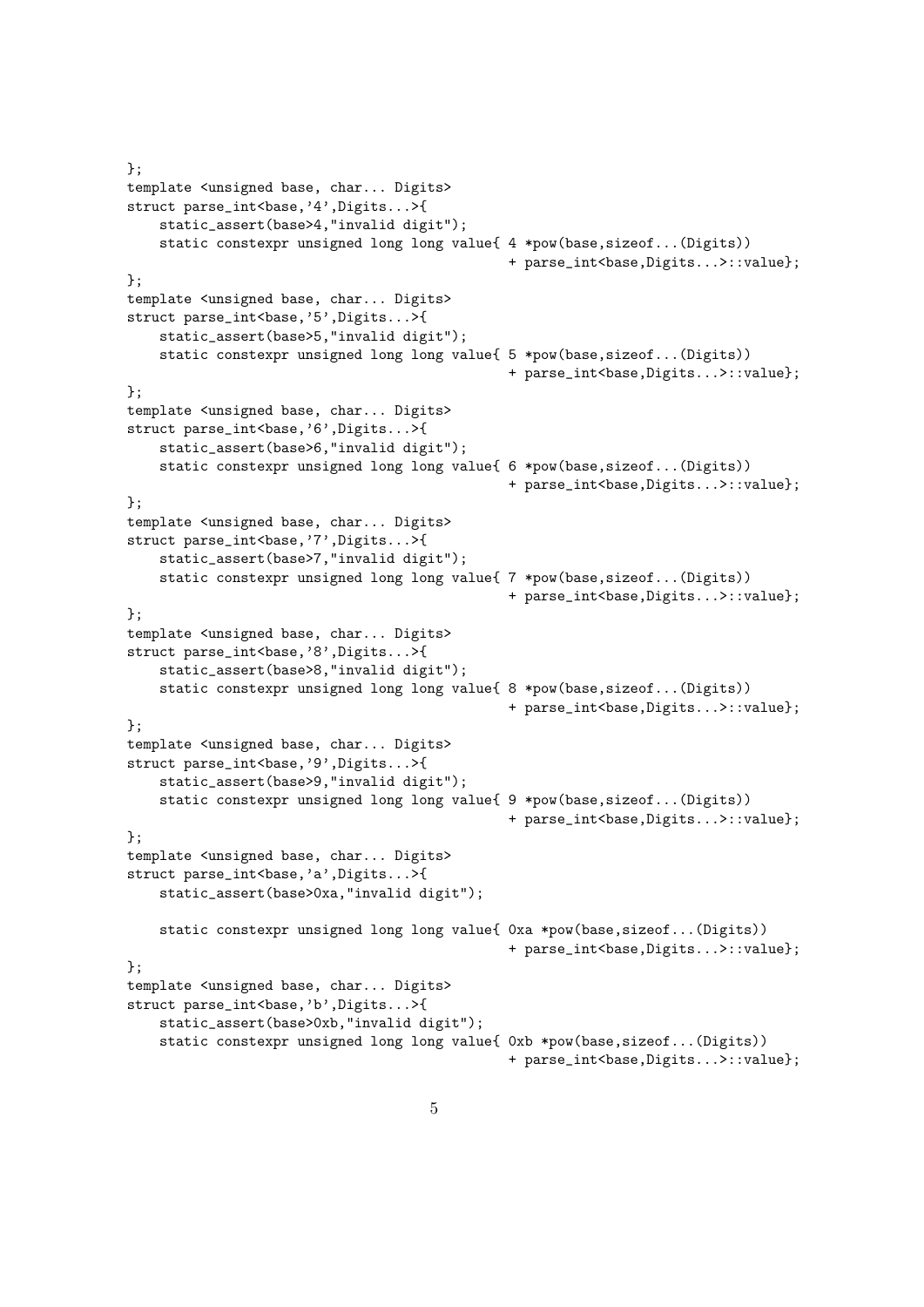```
};
template <unsigned base, char... Digits>
struct parse_int<base,'c',Digits...>{
    static_assert(base>0xc,"invalid digit");
    static constexpr unsigned long long value{ 0xc *pow(base,sizeof...(Digits))
                                                 + parse_int<base,Digits...>::value};
};
template <unsigned base, char... Digits>
struct parse_int<br/>base,'d',Digits...>{
    static_assert(base>0xd,"invalid digit");
    static constexpr unsigned long long value{ 0xd *pow(base,sizeof...(Digits))
                                                 + parse_int<br/>base,Digits...>::value};
};
template <unsigned base, char... Digits>
struct parse_int<br/>base,'e',Digits...>{
    static_assert(base>0xe,"invalid digit");
    static constexpr unsigned long long value{ 0xe *pow(base,sizeof...(Digits))
                                                 + parse_int<br/>base,Digits...>::value};
\}:
template <unsigned base, char... Digits>
struct parse_int<br/>base,'f',Digits...>{
    static_assert(base>0xf,"invalid digit");
    static constexpr unsigned long long value{ 0xf *pow(base,sizeof...(Digits))
                                                 + parse_int<base,Digits...>::value};
};
template <unsigned base, char... Digits>
struct parse_int<br/>base,'A',Digits...>{
    static_assert(base>0xA,"invalid digit");
    static constexpr unsigned long long value{ 0xa *pow(base,sizeof...(Digits))
                                                 + parse_int<base,Digits...>::value};
};
template <unsigned base, char... Digits>
struct parse_int<br/>base,'B',Digits...>{
    static_assert(base>0xB,"invalid digit");
    static constexpr unsigned long long value{ 0xb *pow(base,sizeof...(Digits))
                                                 + parse_int<base,Digits...>::value};
};
template <unsigned base, char... Digits>
struct parse_int<br/>base,'C',Digits...>{
    static_assert(base>0xC,"invalid digit");
    static constexpr unsigned long long value{ 0xc *pow(base,sizeof...(Digits))
                                                 + parse_int<base,Digits...>::value};
};
template <unsigned base, char... Digits>
struct parse_int<br/>base,'D',Digits...>{
    static_assert(base>0xD,"invalid digit");
    static constexpr unsigned long long value{ 0xd *pow(base,sizeof...(Digits))
                                                 + parse_int<br/>base,Digits...>::value};
};
```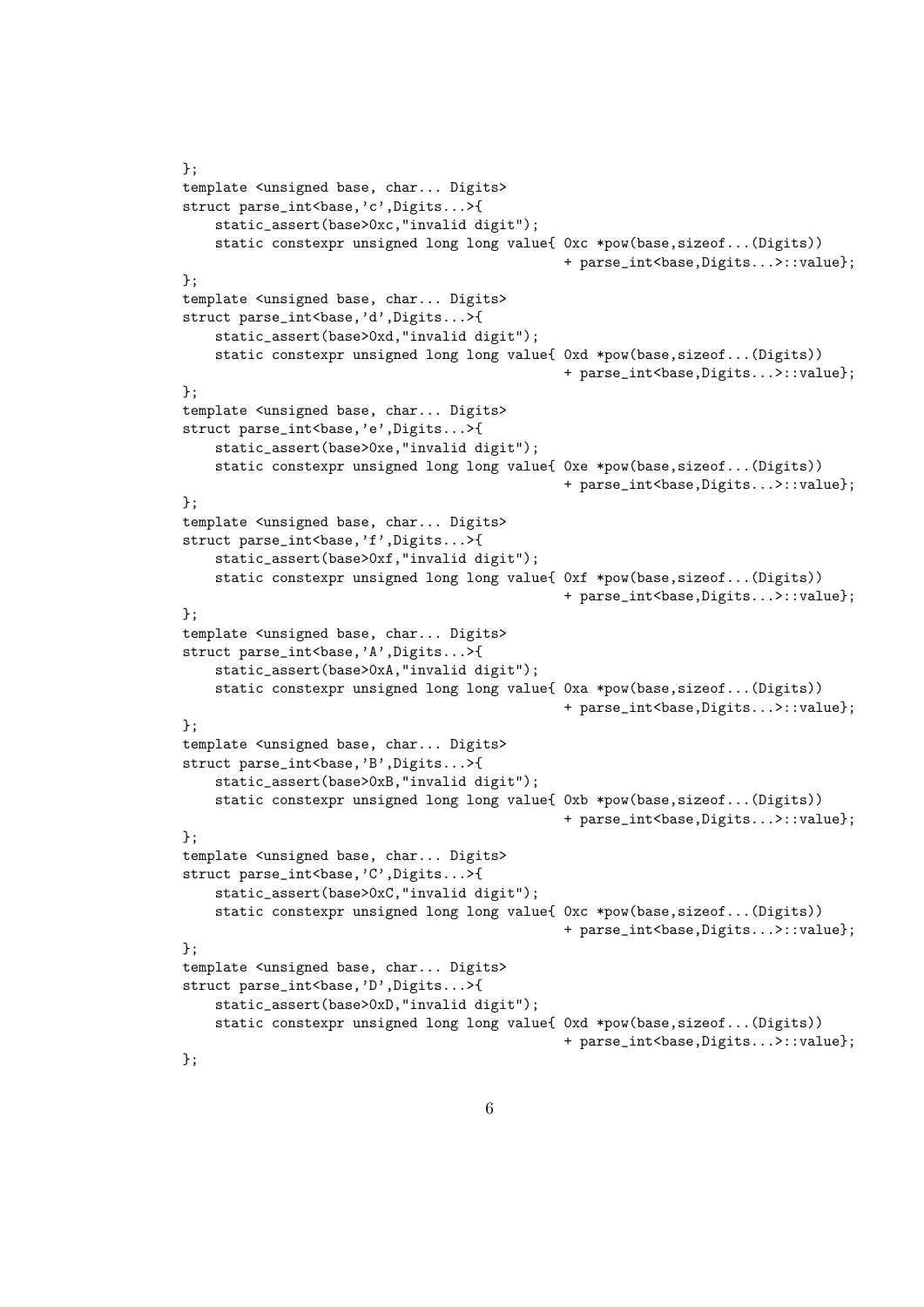```
template <unsigned base, char... Digits>
struct parse_int<br/>base,'E',Digits...>{
    static_assert(base>0xE,"invalid digit");
    static constexpr unsigned long long value{ 0xe *pow(base,sizeof...(Digits))
                                                + parse_int<br/>base,Digits...>::value};
};
template <unsigned base, char... Digits>
struct parse_int<br/>base,'F',Digits...>{
    static_assert(base>0xF,"invalid digit");
    static constexpr unsigned long long value{ 0xf *pow(base,sizeof...(Digits))
                                                + parse_int<base,Digits...>::value};
};
}
}
}
#endif /* SUFFIXESPARSENUMBERS_H_ */
```
#### 2.2 integral type fitting

For its usage, see the implementation of binary literals.

```
#ifndef SELECT_INT_TYPE_H_
#define SELECT_INT_TYPE_H_
#include <type_traits>
#include <limits>
namespace std {
namespace suffixes {
namespace select_int_type {
template <unsigned long long val, typename... INTS>
struct select_int_type;
template <unsigned long long val, typename INTTYPE, typename... INTS>
struct select_int_type<val,INTTYPE,INTS...>:conditional<
    val<=static_cast<unsigned long long>(std::numeric_limits<INTTYPE>::max())
    ,INTTYPE
    ,typename select_int_type<val,INTS...>::type >{
    static typename select_int_type::type const
        value{ static_cast<typename select_int_type::type>(val) };
};
template <unsigned long long val>
struct select_int_type<val>{
    typedef unsigned long long type;
    static type const value{ val };
};
```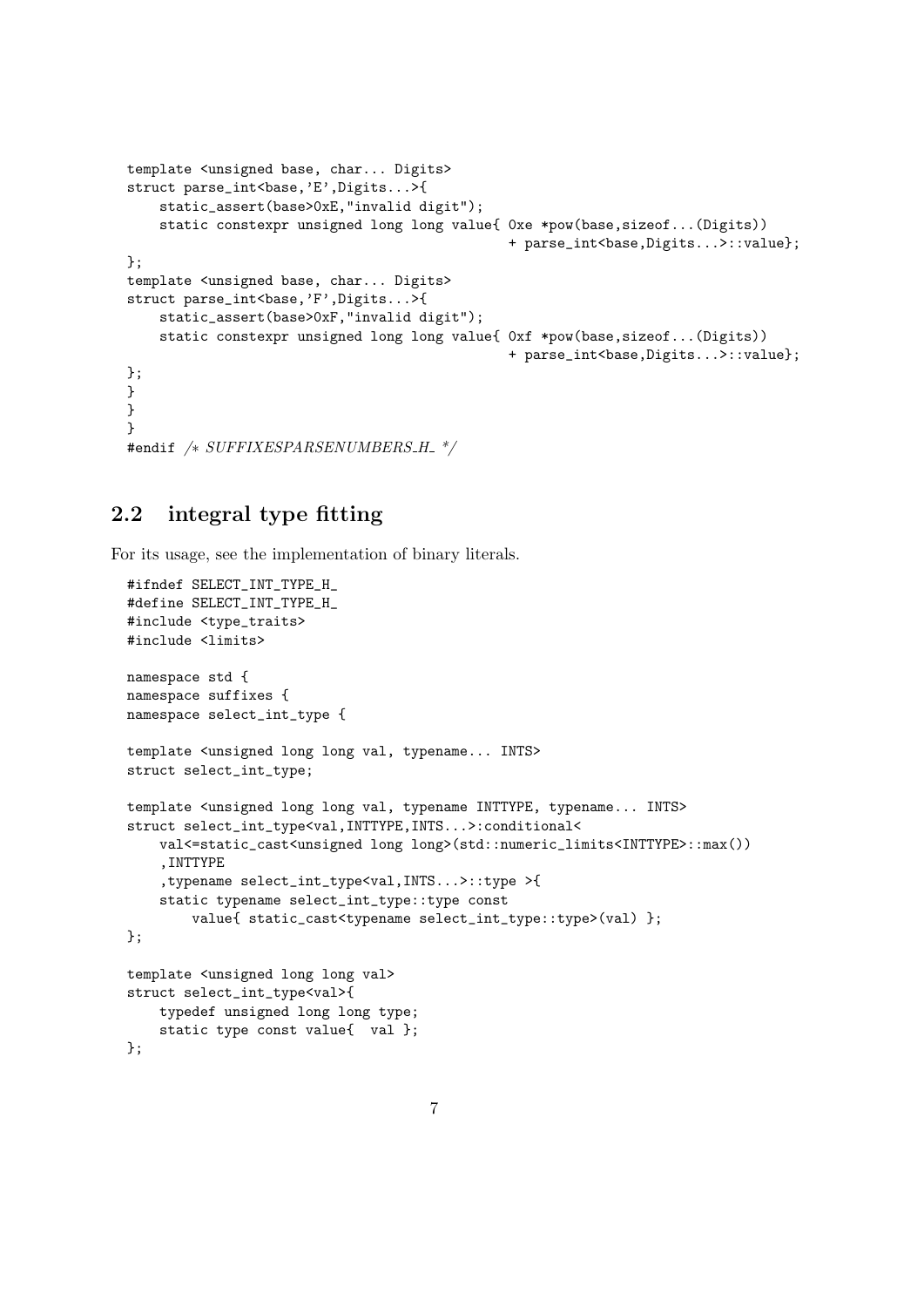```
}}}
#endif /* SELECT_INT_TYPE_H_ */
```
## 2.3 binary

```
#ifndef BINARY_H_
#define BINARY_H_
#include <limits>
#include <type_traits>
#include "select_int_type.h"
namespace std{
namespace suffixes{
namespace binary{
namespace __impl{
template <char... Digits>
struct bitsImpl{
    static_assert(! sizeof...(Digits),
            "binary literal digits must be 0 or 1");
    static constexpr unsigned long long value=0;
};
template <char... Digits>
struct bitsImpl<'0',Digits...>{
    static constexpr unsigned long long value=bitsImpl<Digits...>::value;
};
template <char... Digits>
struct bitsImpl<'1',Digits...>{
    static constexpr unsigned long long value=
            bitsImpl<Digits...>::value|(1ULL<<sizeof...(Digits));
};
using std::suffixes::select_int_type::select_int_type;
}
template <char... Digits>
constexpr typename
__impl::select_int_type<__impl::bitsImpl<Digits...>::value,
      int, unsigned, long, unsigned long, long long>::type
operator"" b(){
    return __impl::select_int_type<__impl::bitsImpl<Digits...>::value,
            int, unsigned, long, unsigned long, long long>::value;
}
template <char... Digits>
constexpr typename
__impl::select_int_type<__impl::bitsImpl<Digits...>::value,
```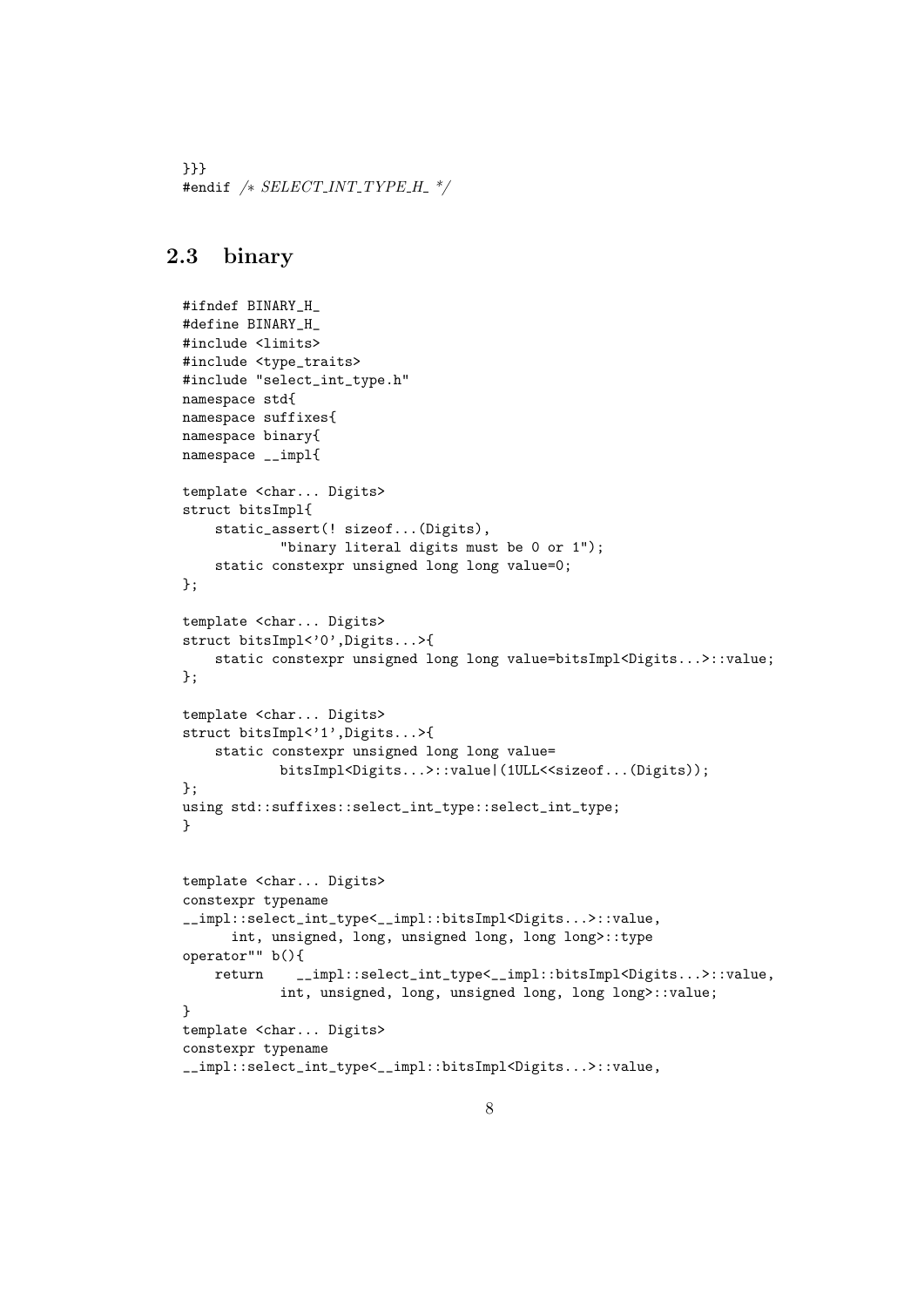```
long, unsigned long, long long>::type
operator"" bl(){
   return __impl::select_int_type<__impl::bitsImpl<Digits...>::value,
                 long, unsigned long, long long>::value;
}
template <char... Digits>
constexpr auto
operator"" bL() -> decltype(operator "" bl<Digits...>()){
   return operator "" bl<Digits...>();
}
template <char... Digits>
constexpr typename
__impl::select_int_type<__impl::bitsImpl<Digits...>::value,
      long long>::type
operator"" bll(){
   return __impl::select_int_type<__impl::bitsImpl<Digits...>::value,
                long long>::value;
}
template <char... Digits>
constexpr auto
operator"" bLL() -> decltype(operator "" bll<Digits...>()){
   return operator "" bll<Digits...>();
}
template <char... Digits>
constexpr typename
__impl::select_int_type<__impl::bitsImpl<Digits...>::value,
     unsigned, unsigned long>::type
operator"" bu(){
   return __impl::select_int_type<__impl::bitsImpl<Digits...>::value,
                 unsigned, unsigned long>::value;
}
template <char... Digits>
constexpr auto
operator"" bU() -> decltype(operator "" bu<Digits...>()){
   return operator "" bu<Digits...>();
}
template <char... Digits>
constexpr typename
__impl::select_int_type<__impl::bitsImpl<Digits...>::value,
      unsigned long>::type
operator"" bul(){
   return __impl::select_int_type<__impl::bitsImpl<Digits...>::value,
                 unsigned long>::value;
}
template <char... Digits>
```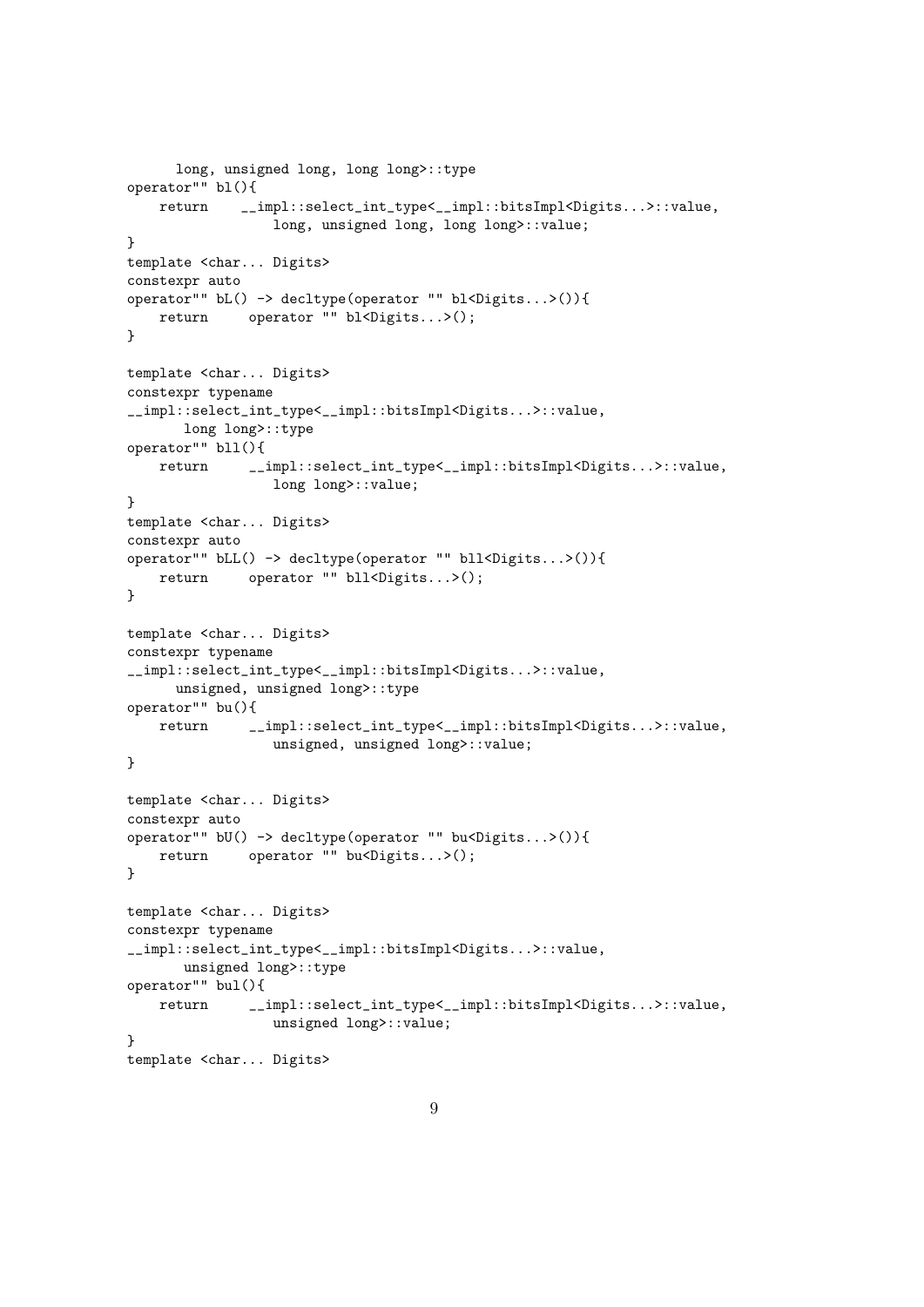```
constexpr auto
operator"" bUL() -> decltype(operator "" bul<Digits...>()){
    return operator "" bul<Digits...>();
}
template <char... Digits>
constexpr auto
operator"" buL() -> decltype(operator "" bul<Digits...>()){
   return operator "" bul<Digits...>();
}
template <char... Digits>
constexpr auto
operator"" bUl() -> decltype(operator "" bul<Digits...>()){
    return operator "" bul<Digits...>();
}
template <char... Digits>
constexpr unsigned long long
operator"" bull(){
   return __impl::bitsImpl<Digits...>::value;
}
template <char... Digits>
constexpr unsigned long long
operator"" bULL(){
   return __impl::bitsImpl<Digits...>::value;
}
template <char... Digits>
constexpr unsigned long long
operator"" buLL(){
    return __impl::bitsImpl<Digits...>::value;
}
template <char... Digits>
constexpr unsigned long long
operator"" bUll(){
   return __impl::bitsImpl<Digits...>::value;
}
```
} // binary } //suffixes } // std #endif  $/* BINARY_H$  \*/

### 2.4 basic string

```
#ifndef STRING_SUFFIX_H_
#define STRING_SUFFIX_H_
#include <string>
namespace std{
namespace suffixes{
namespace string{
```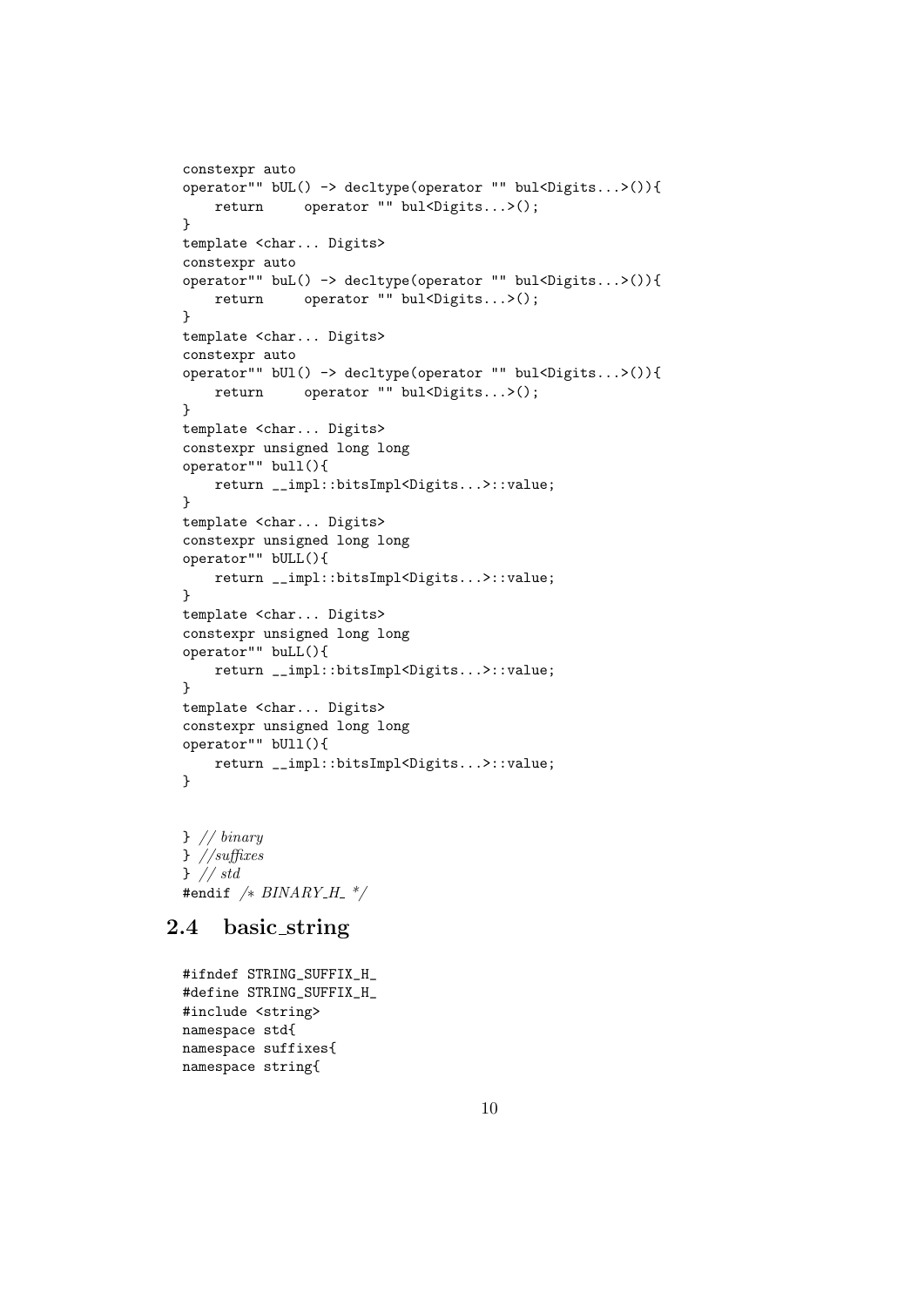```
#if \circ // less typing variant
#define __MAKE_SUFFIX_S(CHAR) \setminusbasic_string<CHAR>\
operator "" s(CHAR const *str, size_t len){\
   return basic_string<CHAR>(str,len);\
}
__MAKE_SUFFIX_S(char)
__MAKE_SUFFIX_S(wchar_t)
__MAKE_SUFFIX_S(char16_t)
__MAKE_SUFFIX_S(char32_t)
#undef __MAKE_SUFFIX
#else // copy-paste version for proposal
basic_string<char>
operator "" s(char const *str, size_t len){
    return basic_string<char>(str,len);
}
basic_string<wchar_t>
operator "" s(wchar_t const *str, size_t len){
   return basic_string<wchar_t>(str,len);
}
basic_string<char16_t>
operator "" s(char16_t const *str, size_t len){
    return basic_string<char16_t>(str,len);
}
basic_string<char32_t>
operator "" s(char32_t const *str, size_t len){
    return basic_string<char32_t>(str,len);
}
#endif
}
}
```
#### 2.5 std::complex

#endif  $/* STRING\_SUFFIX_H. */$ 

}

```
namespace std{
namespace suffixes{
namespace complex{
constexpr
std::complex<long double> operator"" _li(long double d){
    return std::complex<long double>{0,d};
}
constexpr
std::complex<long double> operator"" _li(unsigned long long d){
    return std::complex<long double>{0,static_cast<long double>(d)};
```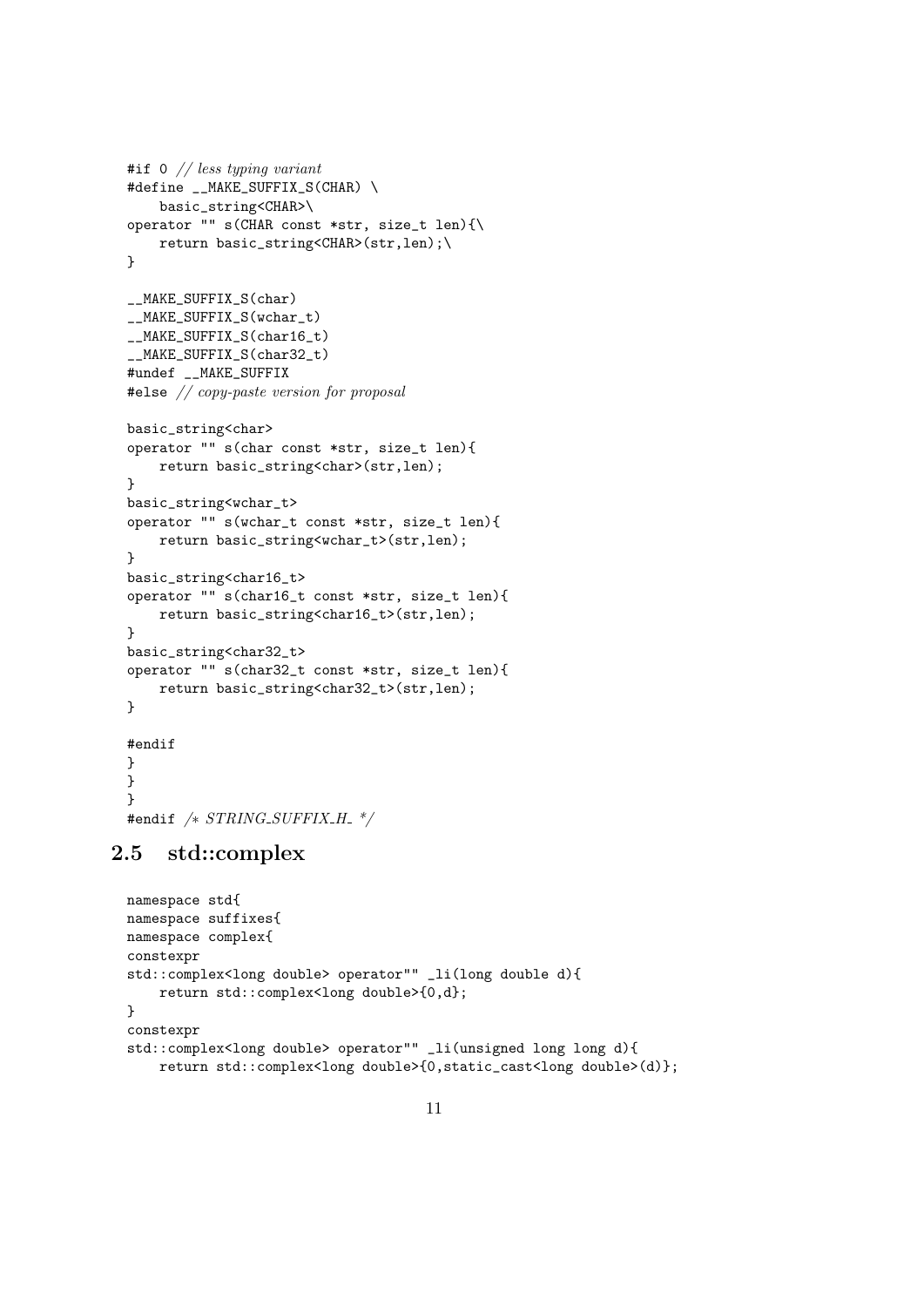```
}
constexpr
std::complex<long double> operator"" _lr(long double d){
   return std::complex<long double>{d,0};
}
constexpr
std::complex<long double> operator"" _lr(unsigned long long d){
   return std::complex<long double>{static_cast<long double>(d),0};
}
constexpr
std::complex<double> operator"" _i(long double d){
    return std::complex<double>{0,static_cast<double>(d)};
}
constexpr
std::complex<double> operator"" _i(unsigned long long d){
    return std::complex<double>{0,static_cast<double>(d)};
}
constexpr
std::complex<double> operator"" _r(long double d){
   return std::complex<double>{static_cast<double>(d),0};
}
constexpr
std::complex<double> operator"" _r(unsigned long long d){
   return std::complex<double>{static_cast<double>(d),0};
}
constexpr
std::complex<float> operator"" _fi(long double d){
    return std::complex<float>{0,static_cast<float>(d)};
}
constexpr
std::complex<float> operator"" _fi(unsigned long long d){
   return std::complex<float>{0,static_cast<float>(d)};
}
constexpr
std::complex<float> operator"" _fr(long double d){
   return std::complex<float>{static_cast<float>(d),0};
}
constexpr
std::complex<float> operator"" _fr(unsigned long long d){
   return std::complex<float>{static_cast<float>(d),0};
}
}
}
}
```
## 2.6 duration

```
#ifndef CHRONO_SUFFIX_H_
#define CHRONO_SUFFIX_H_
```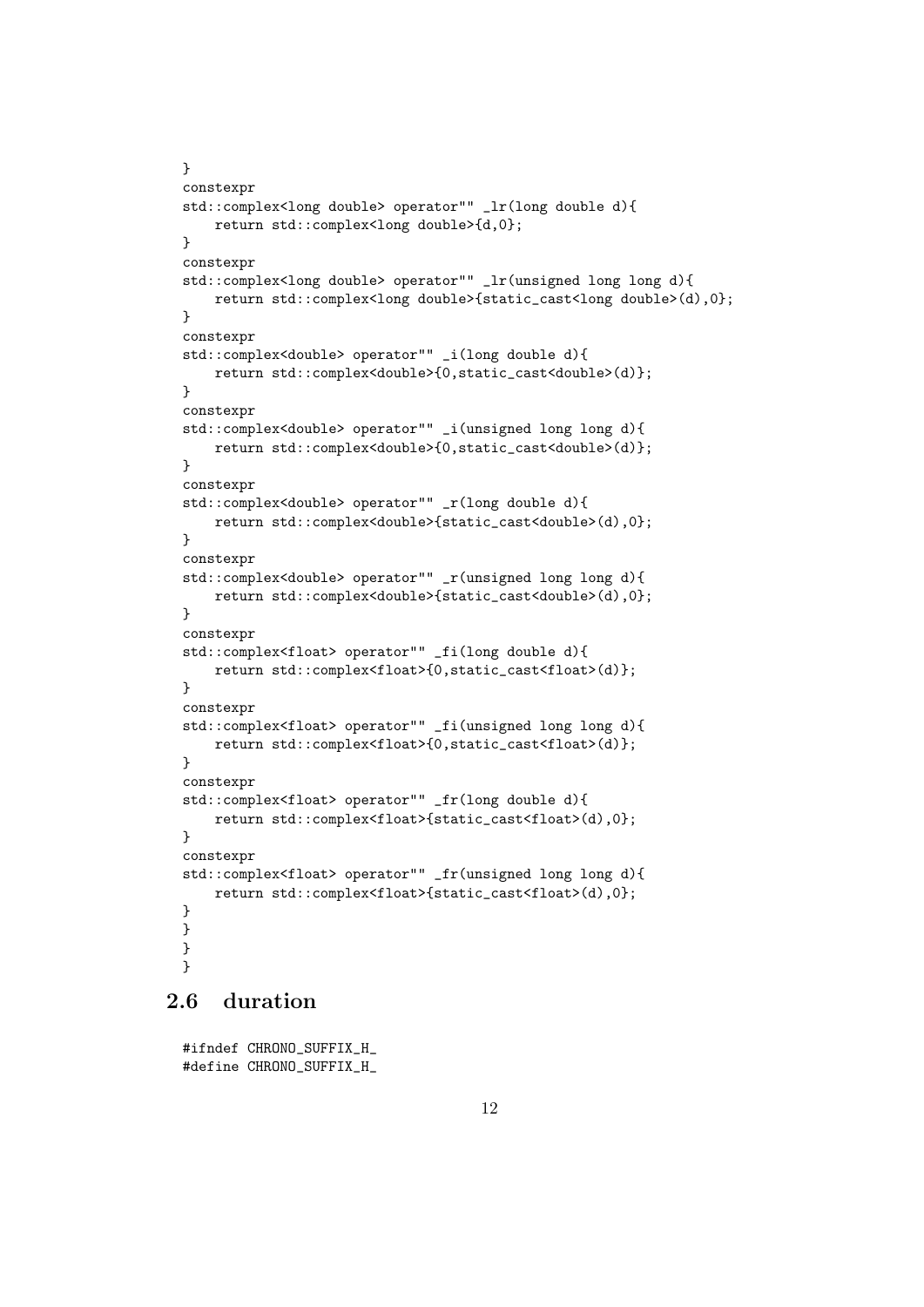```
#include <chrono>
#include <limits>
#include "suffixes_parse_integers.h"
namespace std {
namespace suffixes {
namespace chrono {
namespace __impl {
using namespace std::suffixes::parse_int;
template <unsigned long long val, typename DUR>
struct select_type:
   conditional<val <=
      static_cast<unsigned long long>(std::numeric_limits<typename DUR::rep>::max())
    , DUR
    , void > {
        static constexpr typename select_type::type
            value{ static_cast<typename select_type::type>(val) };
   };
}
template <char... Digits>
constexpr typename
__impl::select_type<__impl::base_dispatch<Digits...>::value,std::chrono::hours>::type
operator"" h(){
   return __impl::select_type<__impl::base_dispatch<Digits...>::value,
                std::chrono::hours>::value;
}
constexpr std::chrono::duration<long double, ratio<3600,1>> operator"" h(long double hours){
   return std::chrono::duration<long double,ratio<3600,1>>{hours};
}
template <char... Digits>
constexpr typename
__impl::select_type<__impl::base_dispatch<Digits...>::value,std::chrono::minutes>::type
operator"" min(){
   return __impl::select_type<__impl::base_dispatch<Digits...>::value,
               std::chrono::minutes>::value;
}
constexpr std::chrono::duration<long double, ratio<60,1>> operator"" min(long double min){
   return std::chrono::duration<long double,ratio<60,1>>{min};
}
template <char... Digits>
constexpr typename
__impl::select_type<__impl::base_dispatch<Digits...>::value,std::chrono::seconds>::type
operator"" s(){
   return __impl::select_type<__impl::base_dispatch<Digits...>::value,
               std::chrono::seconds>::value;
}
```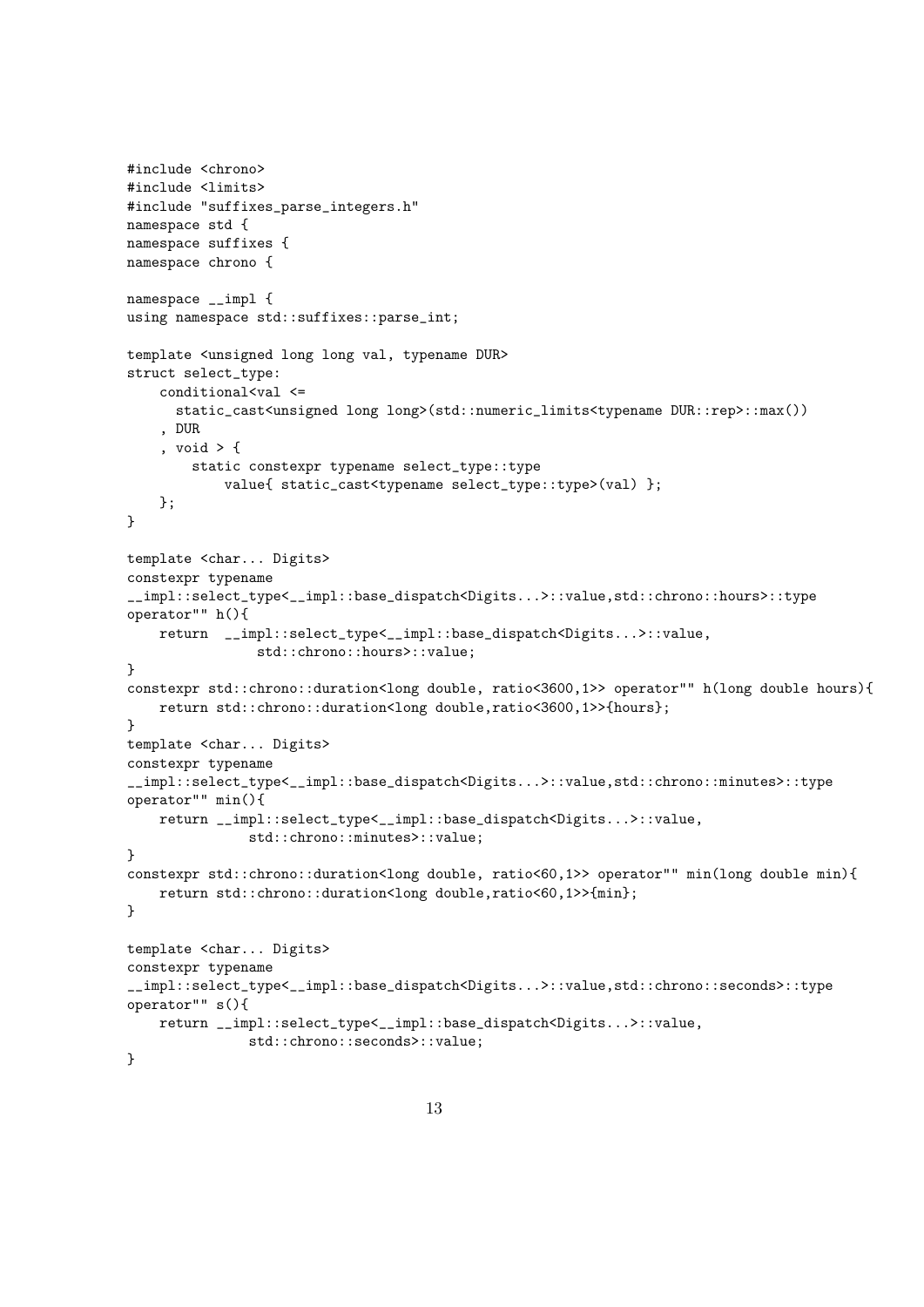```
constexpr std::chrono::duration<long double, ratio<1,1>> operator"" s(long double sec){
    return std::chrono::duration<long double,ratio<1,1>>{sec};
}
template <char... Digits>
constexpr typename
__impl::select_type<__impl::base_dispatch<Digits...>::value,
std::chrono::milliseconds>::type
operator"" ms(){
    return __impl::select_type<__impl::base_dispatch<Digits...>::value,
               std::chrono::milliseconds>::value;
}
constexpr std::chrono::duration<long double, ratio<1,1000>>
operator"" ms(long double msec){
    return std::chrono::duration<long double,ratio<1,1000>>{msec};
}
template <char... Digits>
constexpr typename
__impl::select_type<__impl::base_dispatch<Digits...>::value,
std::chrono::microseconds>::type
operator"" us(){
   return __impl::select_type<__impl::base_dispatch<Digits...>::value,
               std::chrono::microseconds>::value;
}
constexpr std::chrono::duration<long double, ratio<1,1000000>>
operator"" us(long double usec){
    return std::chrono::duration<long double,ratio<1,1000000>>{usec};
}
template <char... Digits>
constexpr typename
__impl::select_type<__impl::base_dispatch<Digits...>::value,
std::chrono::nanoseconds>::type
operator"" ns(){
   return __impl::select_type<__impl::base_dispatch<Digits...>::value,
               std::chrono::nanoseconds>::value;
}
constexpr std::chrono::duration<long double, ratio<1,1000000000>>
operator"" ns(long double nsec){
    return std::chrono::duration<long double,ratio<1,1000000000>>{nsec};
}
}}}
#endif /* CHRONO_SUFFIX_H_*/
```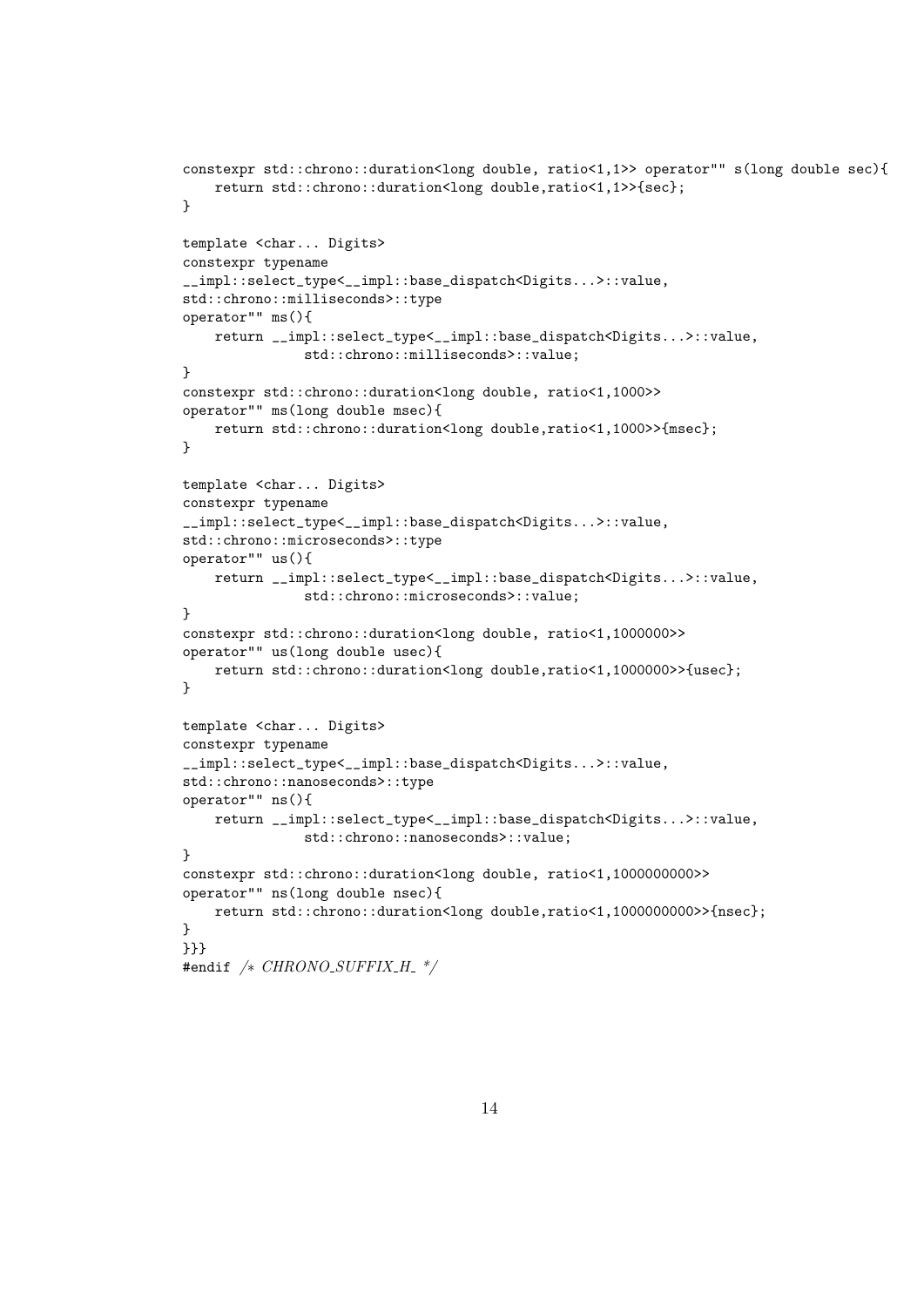## 3 Proposed Library Additions

It must be decided in which section to actually put the proposed changes. I suggest we add them to the corresponding library parts, where appropriate.

## 3.1 namespace suffixes for collecting standard UDLs

As a common schema this paper proposes to put all suffixes for user defined literals in separate namespaces that are below the namespace  $std::suffixes$ .

## 3.2 Suffixes Integer Parsing Utilities

Append a subclause [suffixes.parseint] to clause [utilities] and expand the table in [utilities.general] accordingly. Insert the subclause [suffixes.parseint]

## 3.3 Parsing integer literals [suffixes.parseint]

1 This subclause contains helper template classes for implementing template user-defined literal operators for parsing integer literals.

Header <suffix\_parse> synopsis

```
namespace std {
namespace suffixes {
template <char... Digits>
struct base_dispatch;
template <unsigned base, char... Digits>
struct parse_int;
} // suffixes
} // std
```
- <sup>2</sup> The class templates base\_dispatch and parse\_int are intended to be used by implementors of a user-defined-literal operator template for parsing integral values. They both provide a static constexpr unsigned long long member variable named value.
- <sup>3</sup> Class template parse\_int can be used when the numerical base is known and not to be determined from Digits....
- <sup>4</sup> The class template base\_dispatch will determine the numerical base to be used like the compiler does with integral literals, i.e., a number starting with 0 (zero) will be considered octal, a number starting with 0x or 0X will be considered hexadecimal and all other numbers will be considered decimal.
- 5 [Example:

template <char... Digits> constexpr unsigned long long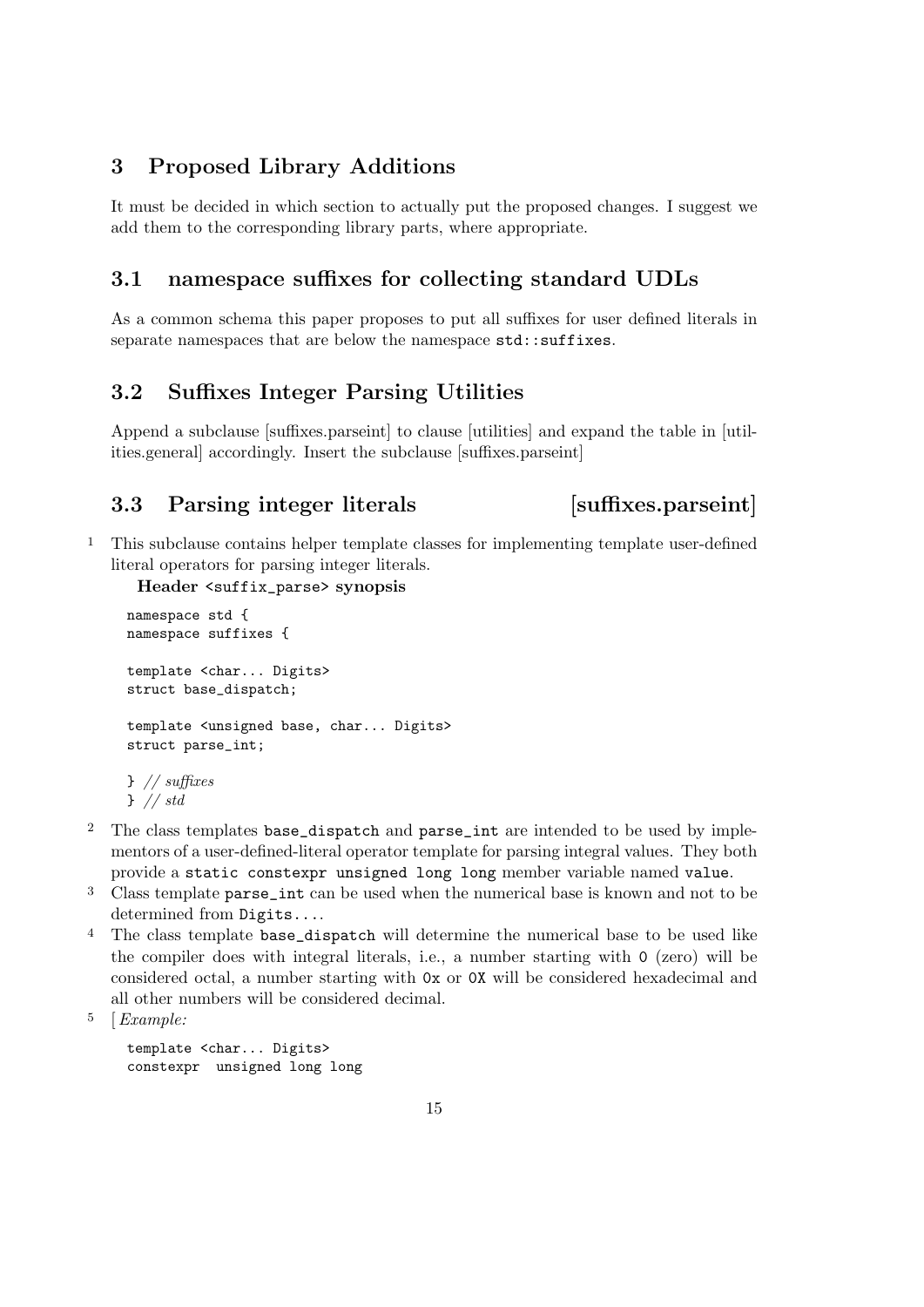```
operator"" _testit(){
      return std::suffixes::base_dispatch<Digits...>::value;
 }
 constexpr auto a = 123_testit; // value 123constexpr auto b = 0123_testit; // value 0123
 constexpr auto c = 0x123_testit; // value 0x123-e<sub>nd</sub> exampletemplate <char... Digits>
struct base_dispatch;
```
- <sup>6</sup> Effects: Creates an integral constant as its static constexpr member variable value which is of type unsigned long long with the value determined from the first or first two char values in Digits... as described below.
- 7 If Digits... starts with '0', 'x' or '0', 'X' the remaining characters are parsed as a hexadecimal number. If there are no such subsequent characters or Digits... contains characters beyond those for hexadecimal literals the program is ill formed.
- <sup>8</sup> If Digits... starts with '0' the remaining characters are parsed as an octal number. If there are characters in Digits... that are not octal digits  $(0^{\circ}$ -'7') the program is ill-formed.
- <sup>9</sup> Otherwise Digits... is interpreted as a decimal number. If there are characters in Digits... that are not decimal digits, the program is ill formed.

```
template <unsigned base, char... Digits>
struct parse_int;
```
- 10 Requires: base > 1 && base <= 16
- <sup>11</sup> Effects: Creates an integral constant as its static constexpr member variable value which is of type unsigned long long with the value determined by parsing Digits... as an integer literal of the given base.
- <sup>12</sup> If Digits... contains characters outside the digits of the given base, the program is ill-formed.
- $13$  [*Example:*

```
template <char... Digits>
constexpr unsigned long long
operator"" _ternary(){
    return std::suffixes::parse_int<3,Digits...>::value;
}
constexpr auto three= 010_ternary;
static_assert(three==3, "_ternary should be three-based");
constexpr auto invalid=3_ternary; // ill-formed.
```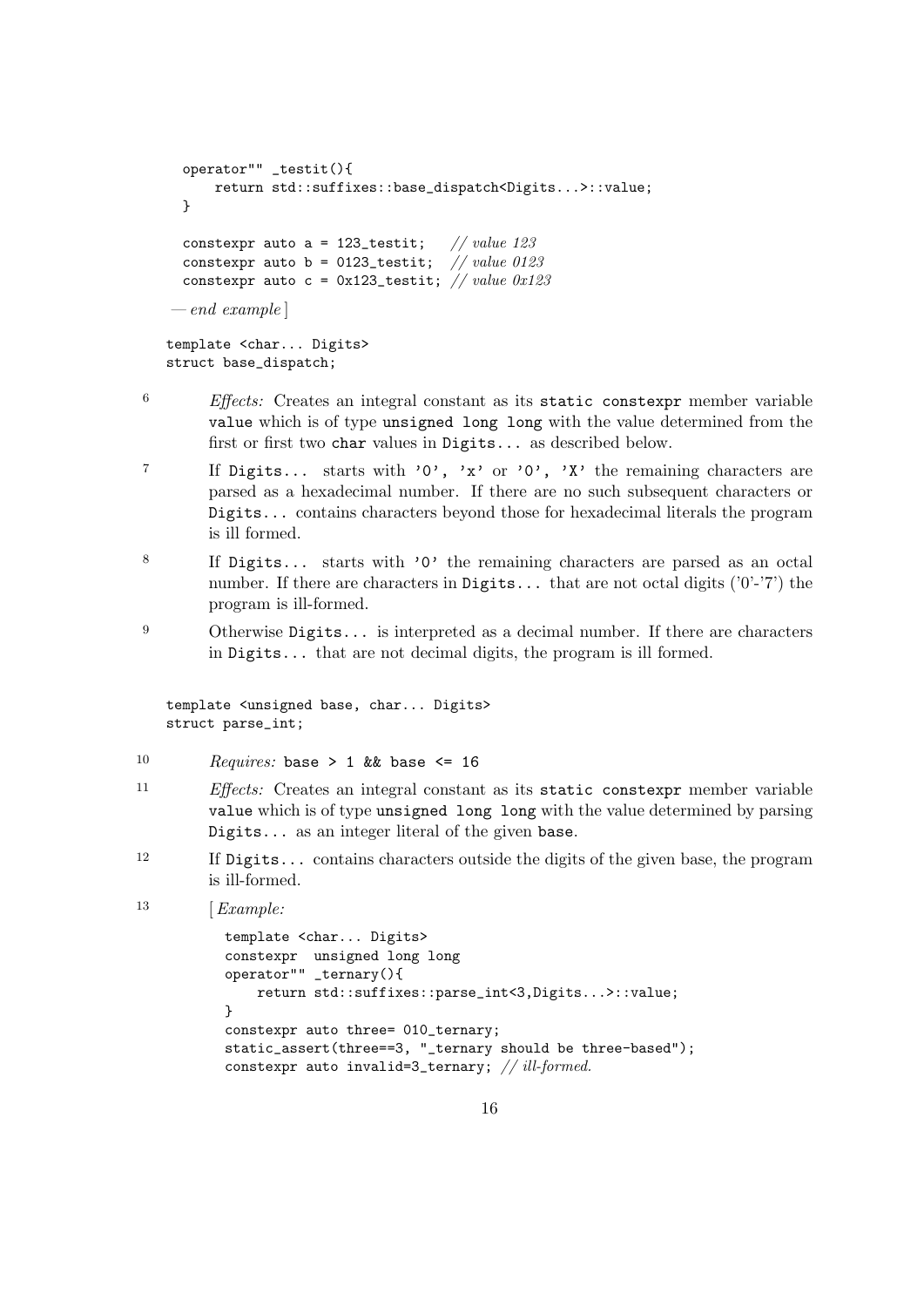$-e<sub>nd</sub> example$ 

#### 3.4 Integer Constant Type Selection

Append a subclause [suffixes.selectinttype] to clause [utilities] and expand the table in [utilities.general] accordingly. Insert the subclause [suffixes.selectinttype]

# 3.5 Select Matching Type for Integer Constants [suffixes.selectinttype]

1 This subclause contains helper template classes for performing the determination of the type of integer literals as in clause [lex.icon] p 2.

```
Header <select_int_type> synopsis
```

```
namespace std {
template <unsigned long long val, typename... INTS>
struct select_int_type;
}
```
<sup>2</sup>  $\left[ \textit{Example:} \right]$  The class template will be used with a list of integral types as those given in clause [lex.icon] p 2 in one of the table 6. The following code demonstrates its use.

```
using std::select_int_type;
template <unsigned long long val>
constexpr
typename select_int_type<val,
short, int, long long>::type
foo() {
   return select_int_type<val,
           short, int, long long>::value;
}
static_assert(std::is_same<decltype(foo<100>()), short>::value,
              "foo<100>() is short");
static_assert(std::is_same<decltype(foo<0x10000>()), int>::value,
              "foo<0x10000>() is int");
static_assert(std::is_same<decltype(foo<0x10000000000000)), long long>::value,
              "foo<0x100000000000>() is long long");
```
 $-e<sub>nd</sub>$  example

```
template <unsigned long long val, typename... INTS>
struct select_int_type;
```
 $3$  Requires: INTS... must consist of a list of integral types  $T_i$  where numeric\_ limits< $T_i$ >::max() is less or equal of numeric\_limits< $T_{i+1}$ >::max().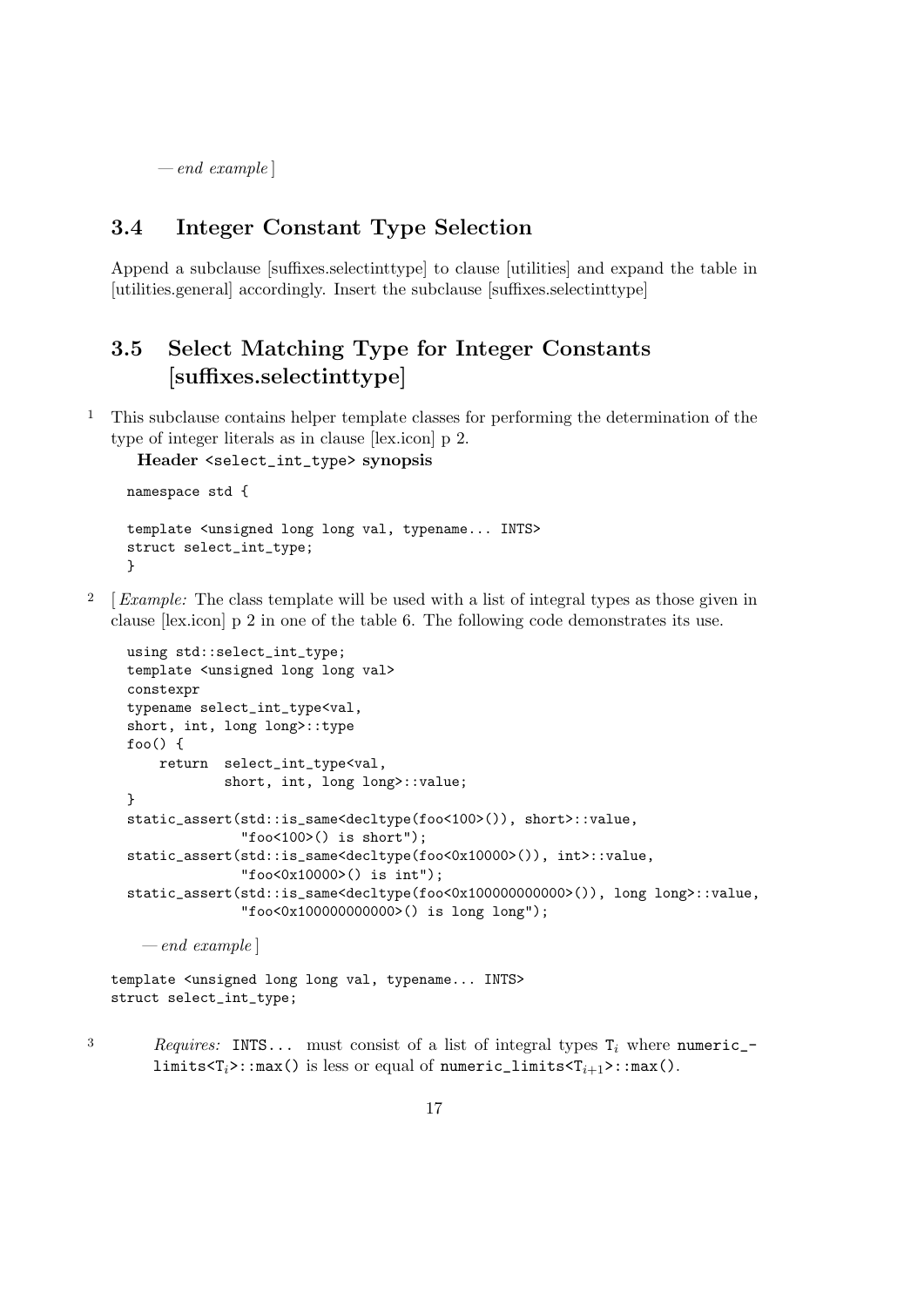<sup>4</sup> Effects: The member type of select\_int\_type corresponds to the first type T in INTS... where val <= static\_cast<unsigned long long>(numeric\_limits<T>::max()). If no such type exists the member type is unsigned long long.

<sup>5</sup> The member value is of type select\_int\_type::type and its value is val.

[ Note: No overflow can occur unless val already was produced by an overflowing operation.  $\,-\,end\,$  note

## 3.6 operator"" b() etc. for binary integer literals

Append a subclause [suffixes.binary] to clause [utilities] and expand the table in [utilities.general] accordingly.

Insert the subclause [suffixes.binary]

# 3.7 Binary integer literals [suffixes.binary]

1 This subclause contains user-defined literal operators for representing binary encoded integer literals.

Header <suffix\_binary> synopsis

```
namespace std{
namespace suffixes{
namespace binary{
template <char... Digits>
constexpr see below
operator"" b();
template <char... Digits>
constexpr see below
operator"" bu();
template <char... Digits>
constexpr see below
operator"" bU();
template <char... Digits>
constexpr see below
operator"" bl();
template <char... Digits>
constexpr see below
operator"" bL();
template <char... Digits>
constexpr see below
operator"" bul();
template <char... Digits>
constexpr see below
operator"" buL();
template <char... Digits>
constexpr see below
```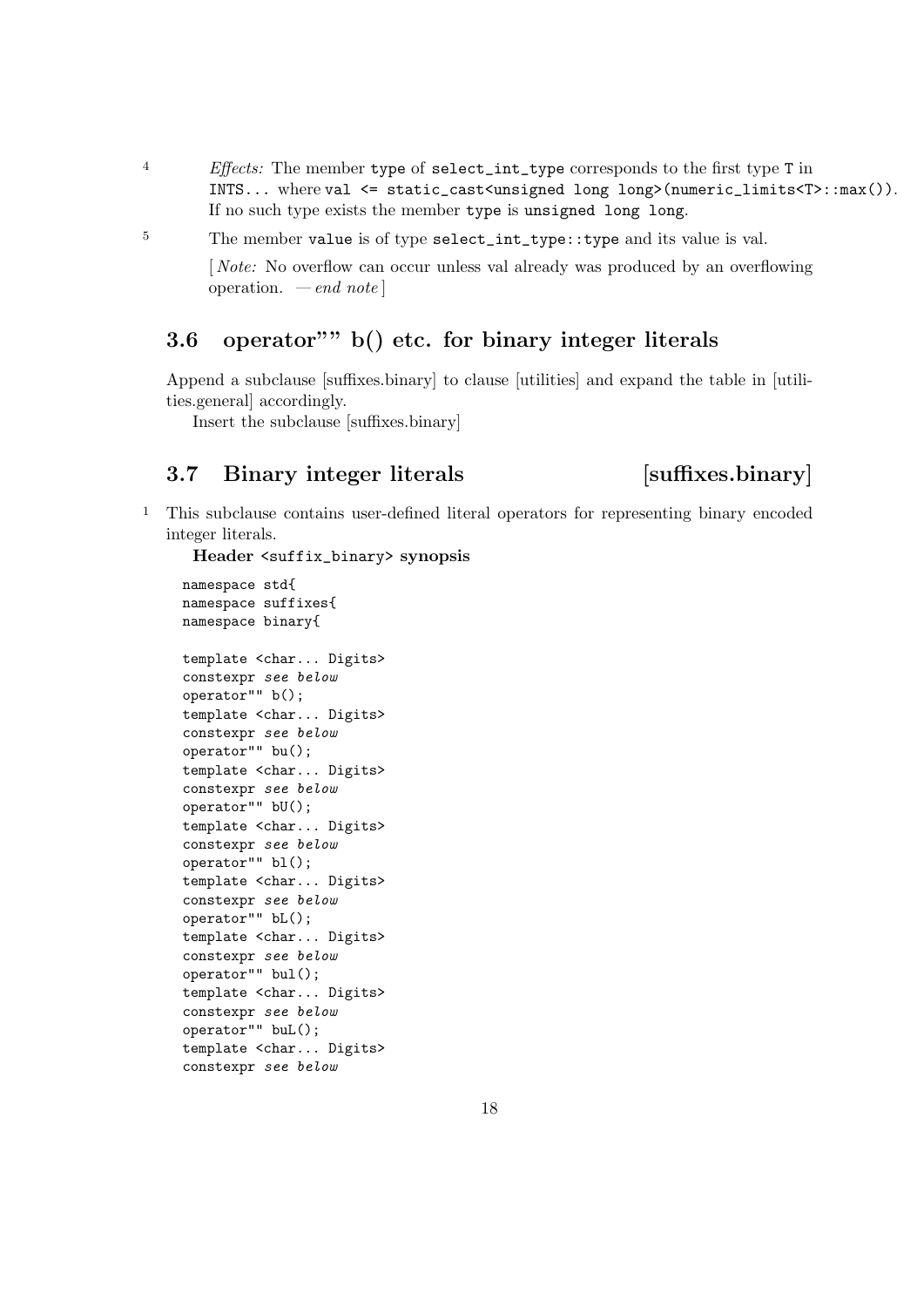```
operator"" bll();
template <char... Digits>
constexpr see below
operator"" bLL();
template <char... Digits>
constexpr unsigned long long
operator"" bull();
template <char... Digits>
constexpr unsigned long long
operator"" buLL();
template <char... Digits>
constexpr unsigned long long
operator"" bUll();
template <char... Digits>
constexpr unsigned long long
operator"" bULL();
```
}}}

- <sup>2</sup> A binary integer literal is a sequence of the binary digits '0' (zero) or '1' (one) that is followed by one of the suffixes in namespace  $\text{std}$ :: $\text{suffixes::binary}$ . If there is any other digit in a binary integer literal the program is ill-formed. The lexically first digit of the sequence of digits is the most significant. The sequence of binary digits forming a binary literal create an integral value that corresponds to its interpretation as a binary number.
- 3 The type of the binary literal is determined from the its value and the additional suffix (u, l, ul, ull and their uppercase variants as with other integer literals) to b like the determination of the type of octal integer literals in clause [lex.icon] p 2.
- 4 [Example: The following code shows some binary literals. The type of xll is adjusted due to its large value, assuming  $\text{sizeof}(\text{long}) \leq 8$  and char as octet.

```
{
    using namespace std::suffixes::binary;
    auto x=100b; // int x=4auto y=1000bu; // unsigned y=8auto xll=0111111111111111111111111111111111111111111111111111111111111111b;
         // long long xll
}
```

```
-e<sub>nd</sub> example
```
template <char... Digits> constexpr see below operator"" b();

<sup>5</sup> Effects: Creates an integral constant with the value determined as described above. The return type is determined according to the first row of table 6 in clause [lex.icon] p 2 and the column for octal literals.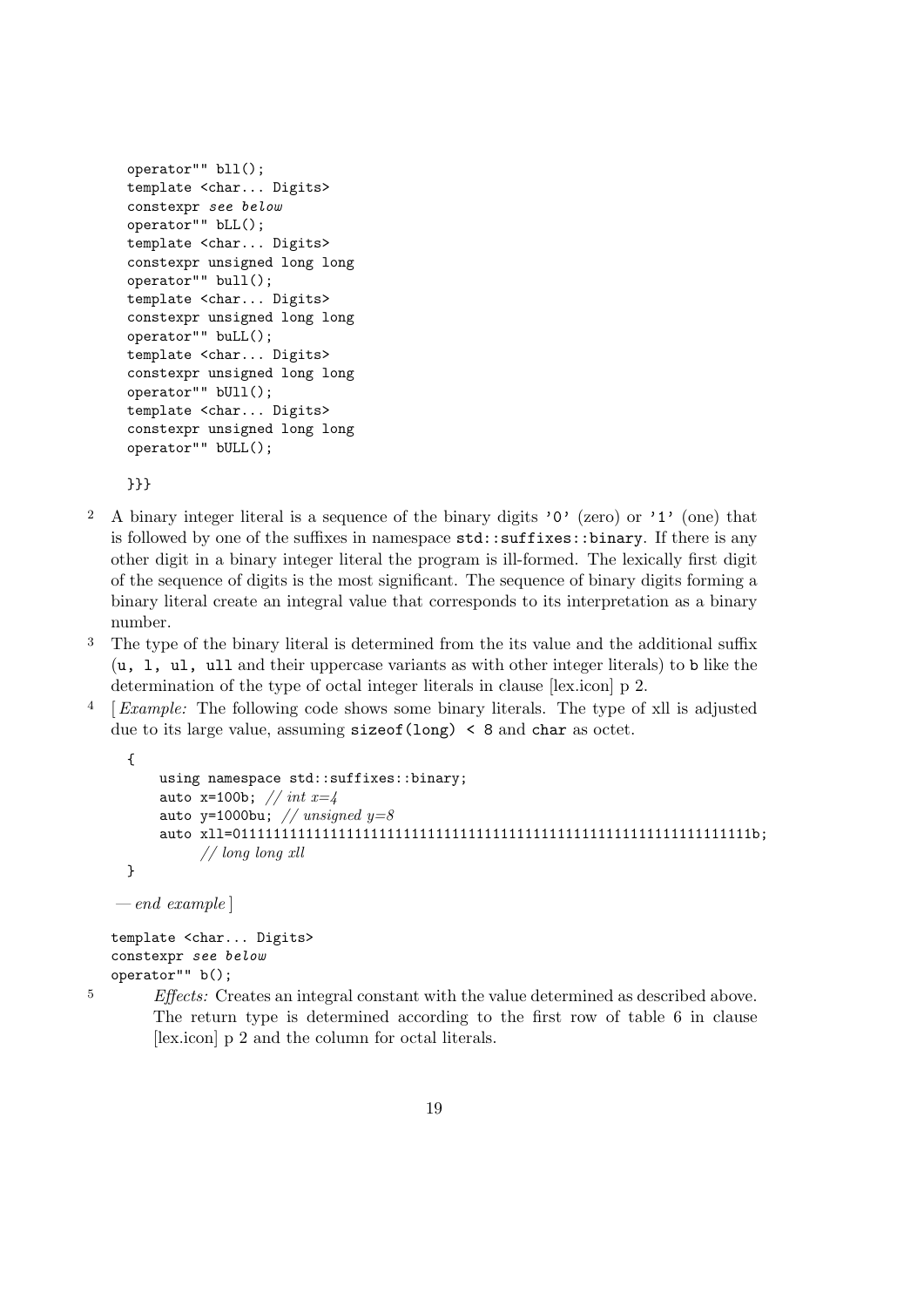```
template <char... Digits>
constexpr see below
operator"" bu();
template <char... Digits>
constexpr see below
operator"" bU();
```
6 Effects: Creates an integral value determined as described above. The return type is determined according to the second row of table 6 in clause [lex.icon] p 2 and the column for octal literals.

template <char... Digits> constexpr see below operator"" bl(); template <char... Digits> constexpr see below operator"" bL();

7 Effects: Creates an integral value determined as described above. The return type is determined according to the third row of table 6 in clause [lex.icon] p 2 and the column for octal literals.

```
template <char... Digits>
constexpr see below
operator"" bul();
template <char... Digits>
constexpr see below
operator"" buL();
template <char... Digits>
constexpr see below
operator"" bUl();
template <char... Digits>
constexpr see below
operator"" bUL();
```
8 Effects: Creates an integral value determined as described above. The return type is determined according to the fourth row of table 6 in clause [lex.icon] p 2 and the column for octal literals.

template <char... Digits> constexpr see below operator"" bll(); template <char... Digits> constexpr see below operator"" bLL();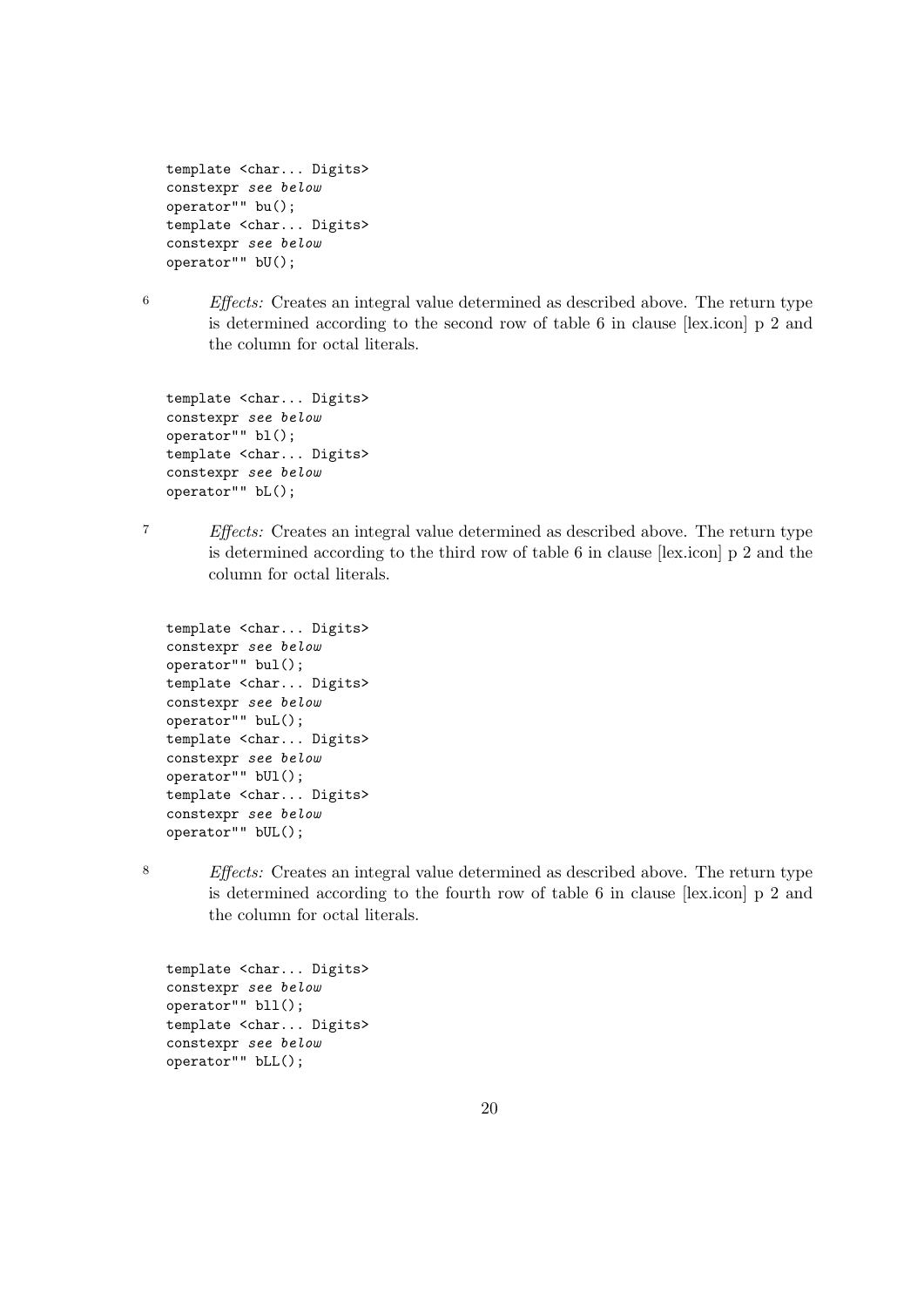<sup>9</sup> Effects: Creates an integral constant with the value determined as described above. The return type is determined according to the fifth row of table 6 in clause [lex.icon] p 2 and the column for octal literals.

```
template <char... Digits>
constexpr unsigned long long
operator"" bull();
template <char... Digits>
constexpr unsigned long long
operator"" buLL();
template <char... Digits>
constexpr unsigned long long
operator"" bUll();
template <char... Digits>
constexpr unsigned long long
operator"" bULL();
```
10 Effects: Creates an integral value determined as described above.

# 3.8 operator"" s() for basic\_string

Make the following additions and changes to library clause 21 [strings] to accommodate the user-defined literal suffix s for string literals resulting in a corresponding string object instead of array of characters.

Insert in 21.3 [string.classes] in the synopsis at the appropriate place the namespace std::suffixes::string

```
namespace std{
namespace suffixes{
namespace string{
basic_string<char> operator "" s(char const *str, size_t len);
basic_string<wchar_t> operator "" s(wchar_t const *str, size_t len);
basic_string<char16_t> operator "" s(char16_t const *str, size_t len);
basic_string<char32_t> operator "" s(char32_t const *str, size_t len);
}}}
```
Before subclause 21.7 [c.strings] add a new subclause [basic.string.suffixes]

# 3.9 Suffix for basic\_string literals [basic.string.suffixes]

```
basic_string<char> operator "" s(char const *str, size_t len);
1 Returns: basic_string<char>{str,len}
```
basic\_string<wchar\_t> operator "" s(wchar\_t const \*str, size\_t len);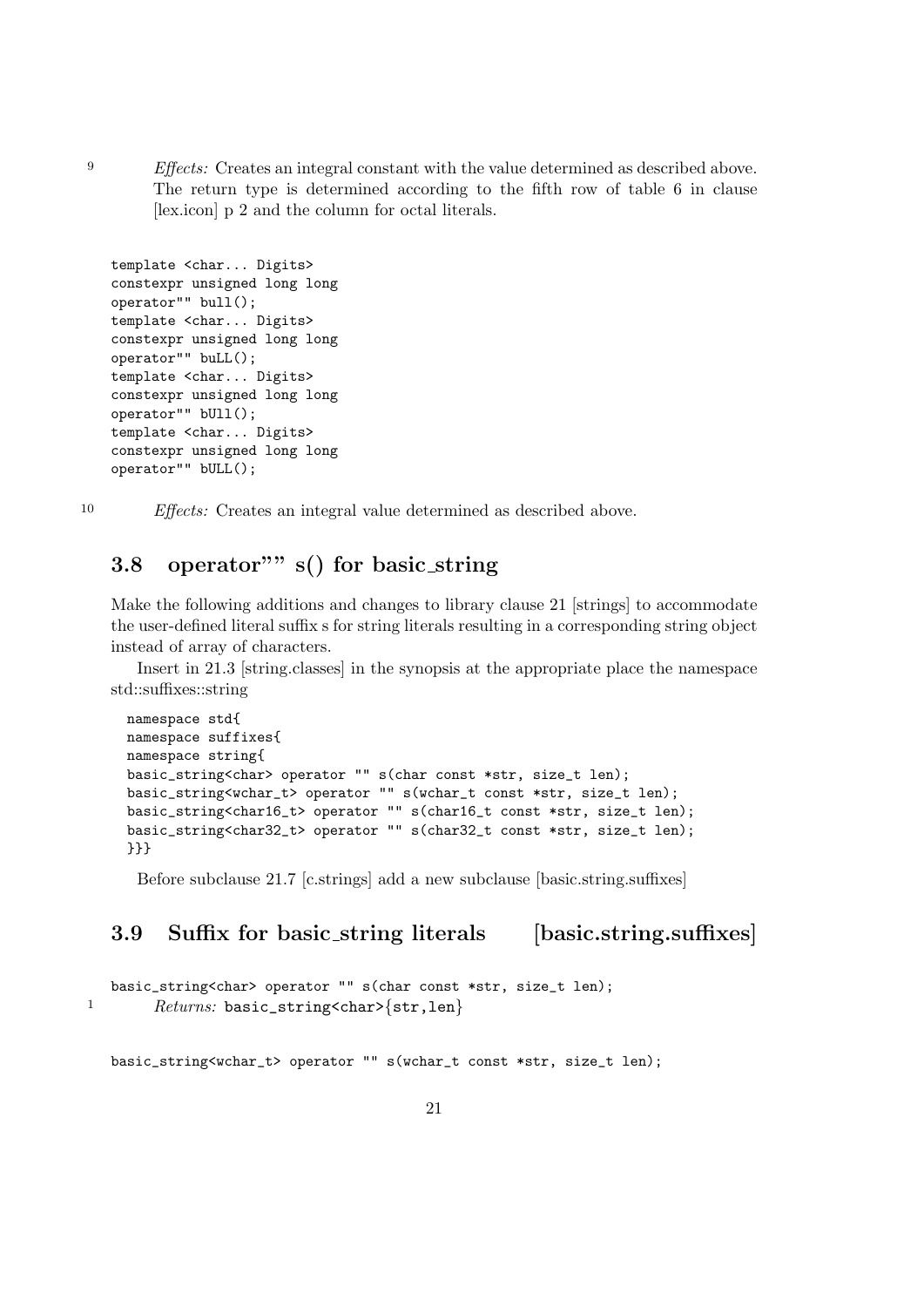2  $P_{\text{returns: basic\_string} < w \text{char}_b \text{str,len}}$ 

basic\_string<char16\_t> operator "" s(char16\_t const \*str, size\_t len);

<sup>3</sup> Returns: basic\_string<char16\_t>{str,len}

basic\_string<char32\_t> operator "" s(char32\_t const \*str, size\_t len);

4 Returns: basic\_string<char32\_t>{str,len}

#### 3.10 UDL operators for std::complex

Make the following additions and changes to library subclause 26.4 [complex.numbers] to accommodate user-defined literal suffixes for complex number literals.

Insert in subclause 26.4.1 [complex.syn] in the synopsis at the appropriate place the namespace std::suffixes::complex

```
namespace std{
namespace suffixes{
namespace complex{
constexpr std::complex<long double> operator"" li(long double);
constexpr std::complex<long double> operator"" LI(long double);
constexpr std::complex<long double> operator"" li(unsigned long long);
constexpr std::complex<long double> operator"" LI(unsigned long long);
constexpr std::complex<long double> operator"" lr(long double);
constexpr std::complex<long double> operator"" LR(long double);
constexpr std::complex<long double> operator"" lr(unsigned long long);
constexpr std::complex<long double> operator"" LR(unsigned long long);
constexpr std::complex<double> operator"" i(long double);
constexpr std::complex<double> operator"" I(long double);
constexpr std::complex<double> operator"" i(unsigned long long);
constexpr std::complex<double> operator"" I(unsigned long long);
constexpr std::complex<double> operator"" r(long double);
constexpr std::complex<double> operator"" R(long double);
constexpr std::complex<double> operator"" r(unsigned long long);
constexpr std::complex<double> operator"" R(unsigned long long);
constexpr std::complex<float> operator"" fi(long double);
constexpr std::complex<float> operator"" FI(long double);
constexpr std::complex<float> operator"" fi(unsigned long long);
constexpr std::complex<float> operator"" FI(unsigned long long);
constexpr std::complex<float> operator"" fr(long double);
constexpr std::complex<float> operator"" FR(long double);
constexpr std::complex<float> operator"" fr(unsigned long long);}
constexpr std::complex<float> operator"" FR(unsigned long long);}
```
}}}

Append a new subclause after subclause 26.4.10 [ccmplx] as follows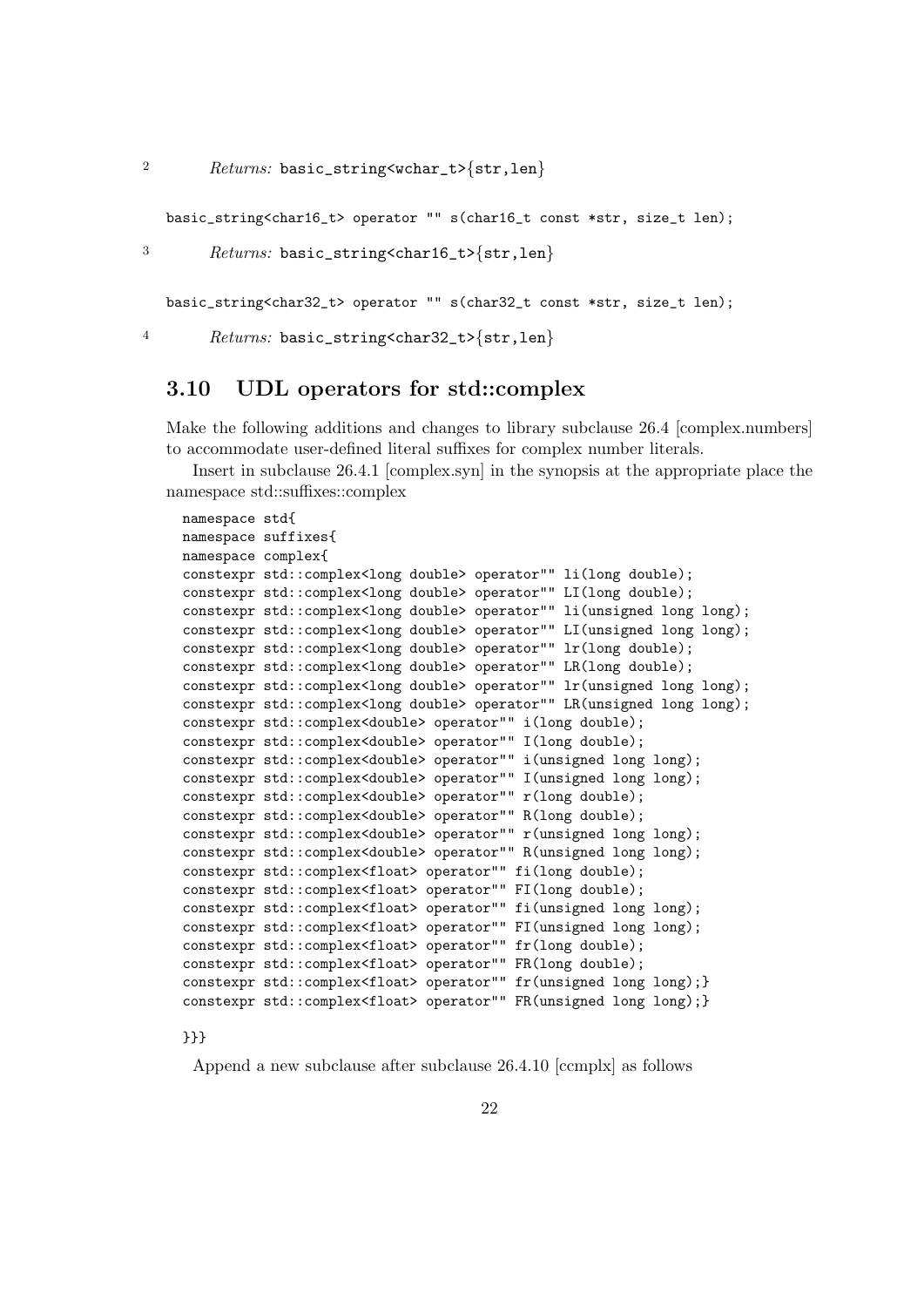#### 3.11 Suffix for complex number literals [complex.suffixes]

1 This section describes literal suffixes for constructing complex number literals. The suffixes i, li, fi create complex numbers with their imaginary part denoted by the given literal number and the real part being zero of the types complex<double>, complex<long double>, and complex<float> respectively.

The suffixes r, lr, fr create complex numbers with the real part denoted by the given literal number and the imaginary part being zero of the types complex<double>, complex<long double>, and complex<float> respectively.

```
constexpr std::complex<long double> operator"" li(long double d);
   constexpr std::complex<long double> operator"" LI(long double d);
  constexpr std::complex<long double> operator"" li(unsigned long long d);
  constexpr std::complex<long double> operator"" LI(unsigned long long d);
2 Effects: Creates a complex literal as std:: complex<long double>{0.0L, static_-
        cast<long double>(d).
   constexpr std::complex<double> operator"" i(long double d);
   constexpr std::complex<double> operator"" I(long double d);
   constexpr std::complex<double> operator"" i(unsigned long long d);
  constexpr std::complex<double> operator"" I(unsigned long long d);
3 Effects: Creates a complex literal as \text{std}: complex<double>{0.0, static_cast<double>(d)}.
  constexpr std::complex<float> operator"" fi(long double d);
  constexpr std::complex<float> operator"" FI(long double d);
  constexpr std::complex<float> operator"" fi(unsigned long long d);
   constexpr std::complex<float> operator"" FI(unsigned long long d);
4 Effects: Creates a complex literal as std::complex<float>{0.0f, static_cast<float>(d)}.
  constexpr std::complex<long double> operator"" lr(long double d);
   constexpr std::complex<long double> operator"" LR(long double d);
  constexpr std::complex<long double> operator"" lr(unsigned long long d);
  constexpr std::complex<long double> operator"" LR(unsigned long long d);
5 Effects: Creates a complex literal as std::complex<long double>{static_cast<long
        double>(d), 0.0L.
```

```
constexpr std::complex<double> operator"" r(long double d);
constexpr std::complex<double> operator"" R(long double d);
constexpr std::complex<double> operator"" r(unsigned long long d);
constexpr std::complex<double> operator"" R(unsigned long long d);
```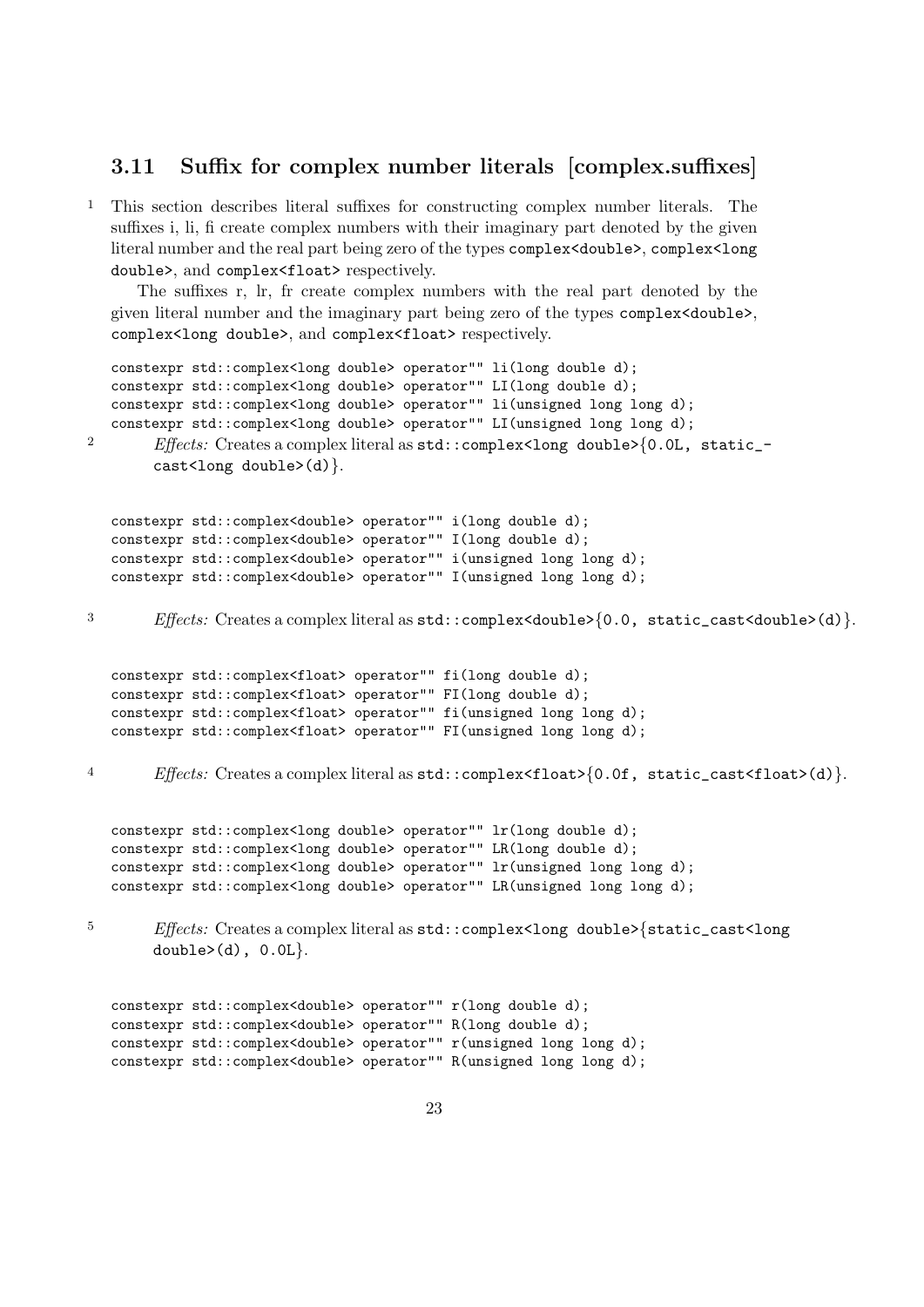6  $Effects:$  Creates a complex literal as  $std::complex$ <double>{static\_cast<double>(d),  $0.0$ .

```
constexpr std::complex<float> operator"" fr(long double d);
constexpr std::complex<float> operator"" FR(long double d);
constexpr std::complex<float> operator"" fr(unsigned long long d);}
constexpr std::complex<float> operator"" FR(unsigned long long d);}
```

```
7 Effects: Creates a complex literal as std::complex\times float>\{static\_cast<float>\}(d),
        0.0f.
```
#### 3.12 Suffixes for std::chrono::duration values

Make the following additions and changes to library subclause 20.11 [time] to accommodate user-defined literal suffixes for chrono::duration literals.

Insert in subclause 20.11.2 [time.syn] in the synopsis at the appropriate place the namespace std::suffixes::chrono

```
namespace std {
namespace suffixes {
namespace chrono {
constexpr
std::chrono::hours operator"" h(unsigned long long);
constexpr
std::chrono::duration<see below, ratio<3600,1>> operator"" h(long double);
constexpr
std::chrono::minutes operator"" min(unsigned long long);
constexpr
std::chrono::duration<see below, ratio<60,1>> operator"" min(long double);
constexpr
std::chrono::seconds operator"" s(unsigned long long);
constexpr
std::chrono::duration<see below, ratio<1,1>> operator"" s(long double);
constexpr
std::chrono::milliseconds operator"" ms(unsigned long long);
constexpr
std::chrono::duration<see below, ratio<1,1000>> operator"" ms(long double);
constexpr
std::chrono::microseconds operator"" us(unsigned long long);
constexpr
std::chrono::duration<see below, ratio<1,1000000>> operator"" us(long double);
constexpr
std::chrono::nanoseconds operator"" ns(unsigned long long);
constexpr
std::chrono::duration<see below, ratio<1,1000000000>> operator"" ns(long double);
```
}}}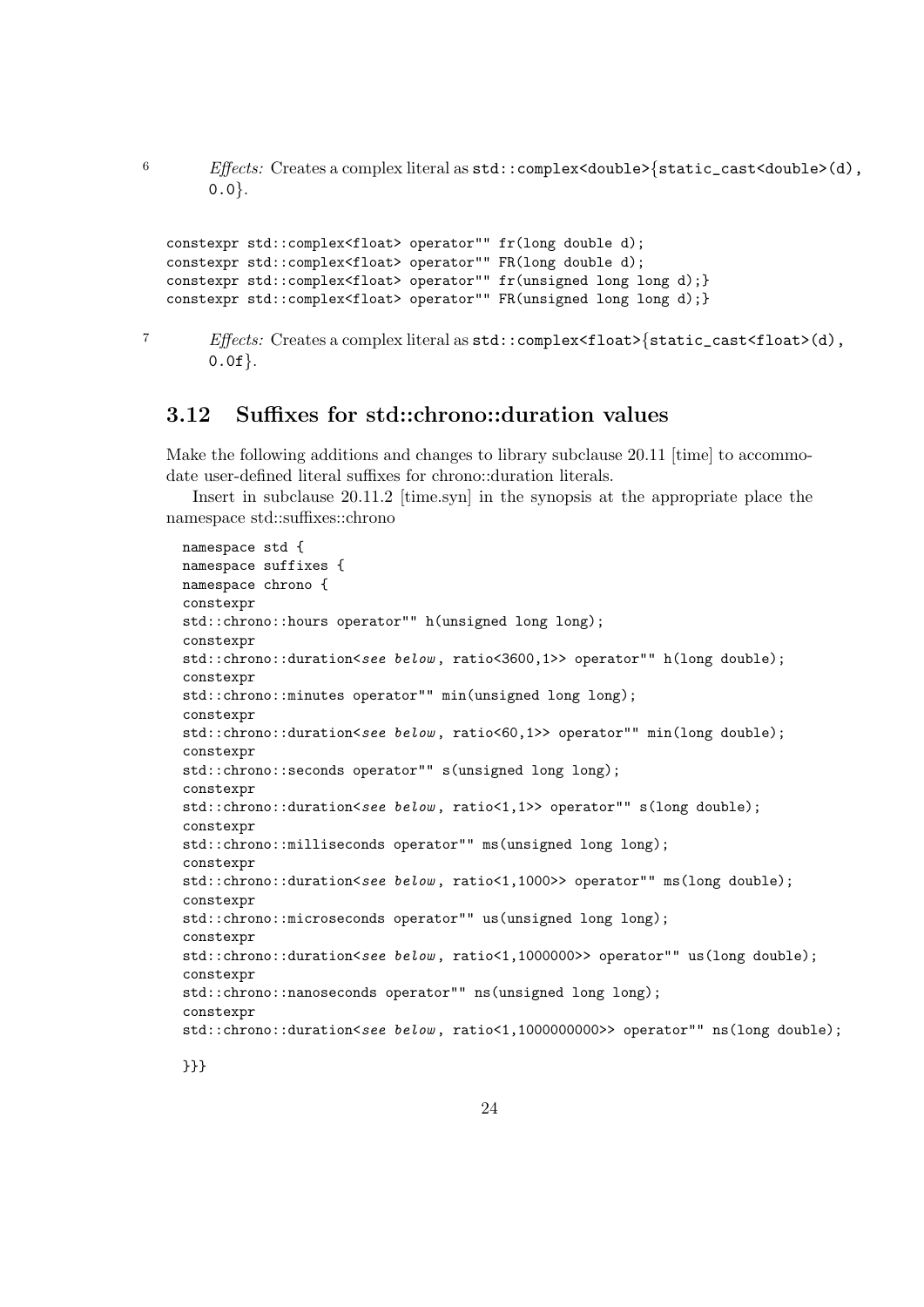Insert in subclause 20.11.5 [time.duration] after subclause 20.11.5.7 [time.duration.cast] a new subclause 20.11.5.8 [time.duration.suffixes] as follows.

#### 3.12.1 Suffix for duration literals [time.duration.suffixes]

- 1 This section describes literal suffixes for constructing duration literals. The suffixes h,min,s,ms,us,ns denote duration values of the corresponding types hours, minutes, seconds, miliseconds, microseconds, and nanoseconds respectively if they are applied to integral literals.
- 2 If the above suffixes are applied to a floating point literal the result is a std::duration literal with an implementation-defined floating point representation.
- <sup>3</sup> If the above suffixes are applied to an integer literal and the resulting chrono::duration value cannot be represented in the result type because of overflow, the program is illformed.
- 4 [Example: The following code shows some duration literals.

```
{
   using namespace std::suffixes::chrono;
   auto constexpr aday=24h;
   auto constexpr lesson=45min;
    auto constexpr halfanhour=0.5h;
```
 $-e<sub>nd</sub> example$ 

}

 $5 \quad [Note: The suffix for microseconds is us, but if unicode identifiers are allowed imple$ mentations are encouraged to provide  $\mu$ s as well. — end note

```
constexpr
std::chrono::hours operator"" h(unsigned long long hours);
constexpr
std::chrono::duration<see below, ratio<3600,1>> operator"" h(long double hours);
```
<sup>6</sup> Effects: Creates a duration literal representing hours hours.

```
constexpr
std::chrono::minutes operator"" min(unsigned long long min);
constexpr
std::chrono::duration<see below, ratio<60,1>> operator"" min(long double min);
```
<sup>7</sup> Effects: Creates a duration literal representing min minutes.

```
constexpr
std::chrono::seconds operator"" s(unsigned long long sec);
constexpr
std::chrono::duration<see below, ratio<1,1>> operator"" s(long double sec);
```
<sup>8</sup> Effects: Creates a duration literal representing sec seconds.